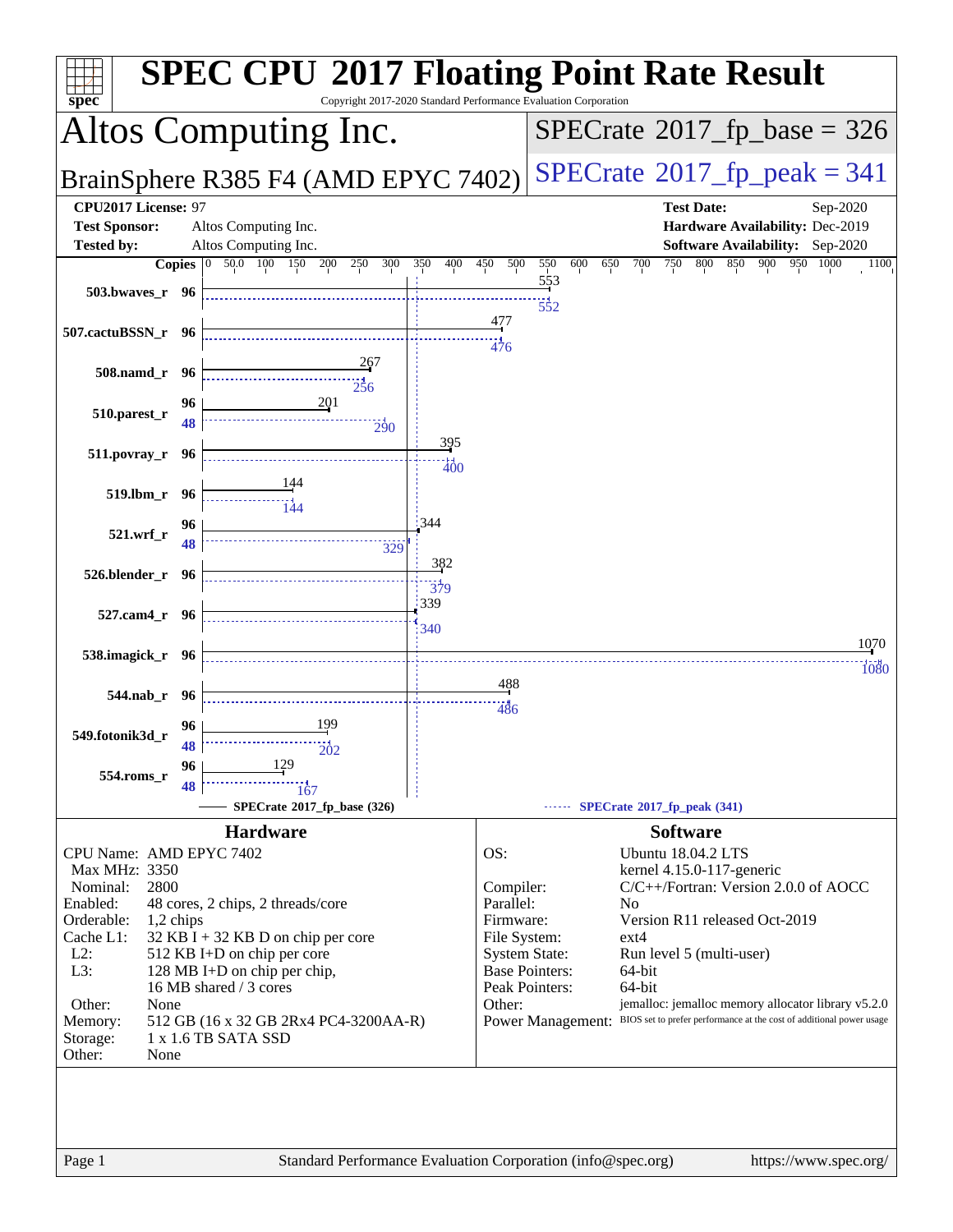| <b>SPEC CPU®2017 Floating Point Rate Result</b><br>Copyright 2017-2020 Standard Performance Evaluation Corporation<br>$spec^*$ |                                                                                 |                      |       |                |       |                                                                                                          |              |               |                |              |                   |              |                                        |              |
|--------------------------------------------------------------------------------------------------------------------------------|---------------------------------------------------------------------------------|----------------------|-------|----------------|-------|----------------------------------------------------------------------------------------------------------|--------------|---------------|----------------|--------------|-------------------|--------------|----------------------------------------|--------------|
| $SPECrate$ <sup>®</sup> 2017_fp_base = 326                                                                                     |                                                                                 |                      |       |                |       |                                                                                                          |              |               |                |              |                   |              |                                        |              |
|                                                                                                                                | Altos Computing Inc.                                                            |                      |       |                |       |                                                                                                          |              |               |                |              |                   |              |                                        |              |
|                                                                                                                                | $SPECTate@2017_fp\_peak = 341$<br>BrainSphere R385 F4 (AMD EPYC 7402)           |                      |       |                |       |                                                                                                          |              |               |                |              |                   |              |                                        |              |
| CPU2017 License: 97                                                                                                            |                                                                                 |                      |       |                |       |                                                                                                          |              |               |                |              | <b>Test Date:</b> |              | Sep-2020                               |              |
|                                                                                                                                | <b>Test Sponsor:</b><br>Altos Computing Inc.<br>Hardware Availability: Dec-2019 |                      |       |                |       |                                                                                                          |              |               |                |              |                   |              |                                        |              |
| <b>Tested by:</b>                                                                                                              |                                                                                 | Altos Computing Inc. |       |                |       |                                                                                                          |              |               |                |              |                   |              | <b>Software Availability:</b> Sep-2020 |              |
|                                                                                                                                |                                                                                 |                      |       |                |       | <b>Results Table</b>                                                                                     |              |               |                |              |                   |              |                                        |              |
|                                                                                                                                |                                                                                 |                      |       | <b>Base</b>    |       |                                                                                                          |              |               |                |              | <b>Peak</b>       |              |                                        |              |
| <b>Benchmark</b>                                                                                                               | <b>Copies</b>                                                                   | <b>Seconds</b>       | Ratio | <b>Seconds</b> | Ratio | <b>Seconds</b>                                                                                           | <b>Ratio</b> | <b>Copies</b> | <b>Seconds</b> | <b>Ratio</b> | <b>Seconds</b>    | <b>Ratio</b> | <b>Seconds</b>                         | <b>Ratio</b> |
| 503.bwaves_r                                                                                                                   | 96                                                                              | 1742                 | 553   | 1745           | 552   | 1741                                                                                                     | 553          | 96            | 1744           | 552          | 1744              | 552          | 1742                                   | 553          |
| 507.cactuBSSN_r                                                                                                                | 96                                                                              | 255                  | 476   | 255            | 477   | 255                                                                                                      | 477          | 96            | 255            | 476          | 255               | 476          | 256                                    | 475          |
| 508.namd_r                                                                                                                     | 96                                                                              | 340                  | 268   | 341            | 267   | 344                                                                                                      | 265          | 96            | 357            | 256          | 355               | 257          | 356                                    | 256          |
| 510.parest_r                                                                                                                   | 96                                                                              | 1240                 | 203   | 1253           | 200   | 1252                                                                                                     | 201          | 48            | 433            | 290          | 433               | 290          | 432                                    | 290          |
| 511.povray_r                                                                                                                   | 96                                                                              | 569                  | 394   | 567            | 396   | 567                                                                                                      | 395          | 96            | 576            | 389          | 560               | 400          | 561                                    | 400          |
| 519.1bm_r                                                                                                                      | 96                                                                              | 708                  | 143   | 703            | 144   | 704                                                                                                      | 144          | 96            | 702            | 144          | 702               | 144          | 703                                    | 144          |
| $521.wrf_r$                                                                                                                    | 96                                                                              | 626                  | 344   | 623            | 345   | 627                                                                                                      | 343          | 48            | 326            | 329          | 327               | 329          | 327                                    | 328          |
| 526.blender_r                                                                                                                  | 96                                                                              | 383                  | 382   | 384            | 381   | 382                                                                                                      | 382          | 96            | 385            | 379          | 385               | 380          | 386                                    | 379          |
| 527.cam4_r                                                                                                                     | 96                                                                              | 495                  | 339   | 497            | 338   | 496                                                                                                      | 339          | 96            | 494            | 340          | 495               | 340          | 496                                    | 339          |
| 538.imagick_r                                                                                                                  | 96                                                                              | 224                  | 1070  | 224            | 1070  | 224                                                                                                      | 1070         | 96            | 222            | 1080         | 226               | 1060         | 221                                    | 1080         |
| 544.nab_r                                                                                                                      | 96                                                                              | 330                  | 489   | 331            | 488   | 331                                                                                                      | 488          | 96            | 332            | 486          | 331               | 489          | 332                                    | 486          |
| 549.fotonik3d_r                                                                                                                | 96                                                                              | 1883                 | 199   | 1884           | 199   | 1880                                                                                                     | 199          | 48            | 925            | 202          | 923               | 203          | 924                                    | 202          |
| 554.roms_r                                                                                                                     | 96                                                                              | 1180                 | 129   | 1190           | 128   | 1182                                                                                                     | 129          | 48            | 457            | <b>167</b>   | 456               | 167          | 459                                    | 166          |
| SPECrate®2017_fp_base =                                                                                                        |                                                                                 |                      | 326   |                |       |                                                                                                          |              |               |                |              |                   |              |                                        |              |
| $SPECrate^{\circ}2017$ _fp_peak =                                                                                              |                                                                                 |                      | 341   |                |       |                                                                                                          |              |               |                |              |                   |              |                                        |              |
|                                                                                                                                |                                                                                 |                      |       |                |       | Results appear in the order in which they were run. Bold underlined text indicates a median measurement. |              |               |                |              |                   |              |                                        |              |
|                                                                                                                                |                                                                                 |                      |       |                |       | <b>Compiler Notes</b>                                                                                    |              |               |                |              |                   |              |                                        |              |
| The AMD64 AOCC Compiler Suite is available at                                                                                  |                                                                                 |                      |       |                |       |                                                                                                          |              |               |                |              |                   |              |                                        |              |
| http://developer.amd.com/amd-aocc/                                                                                             |                                                                                 |                      |       |                |       |                                                                                                          |              |               |                |              |                   |              |                                        |              |
|                                                                                                                                |                                                                                 |                      |       |                |       |                                                                                                          |              |               |                |              |                   |              |                                        |              |
|                                                                                                                                |                                                                                 |                      |       |                |       |                                                                                                          |              |               |                |              |                   |              |                                        |              |
|                                                                                                                                | <b>Submit Notes</b>                                                             |                      |       |                |       |                                                                                                          |              |               |                |              |                   |              |                                        |              |
|                                                                                                                                | The config file option 'submit' was used.                                       |                      |       |                |       |                                                                                                          |              |               |                |              |                   |              |                                        |              |
| 'numactl' was used to bind copies to the cores.                                                                                |                                                                                 |                      |       |                |       |                                                                                                          |              |               |                |              |                   |              |                                        |              |
| See the configuration file for details.                                                                                        |                                                                                 |                      |       |                |       |                                                                                                          |              |               |                |              |                   |              |                                        |              |
|                                                                                                                                |                                                                                 |                      |       |                |       |                                                                                                          |              |               |                |              |                   |              |                                        |              |
| <b>Operating System Notes</b>                                                                                                  |                                                                                 |                      |       |                |       |                                                                                                          |              |               |                |              |                   |              |                                        |              |

'ulimit -s unlimited' was used to set environment stack size 'ulimit -l 2097152' was used to set environment locked pages in memory limit

runcpu command invoked through numactl i.e.: numactl --interleave=all runcpu <etc>

Set dirty\_ratio=8 to limit dirty cache to 8% of memory Set swappiness=1 to swap only if necessary Set zone\_reclaim\_mode=1 to free local node memory and avoid remote memory sync then drop\_caches=3 to reset caches before invoking runcpu

**(Continued on next page)**

| Page 2 | Standard Performance Evaluation Corporation (info@spec.org) | https://www.spec.org/ |
|--------|-------------------------------------------------------------|-----------------------|
|--------|-------------------------------------------------------------|-----------------------|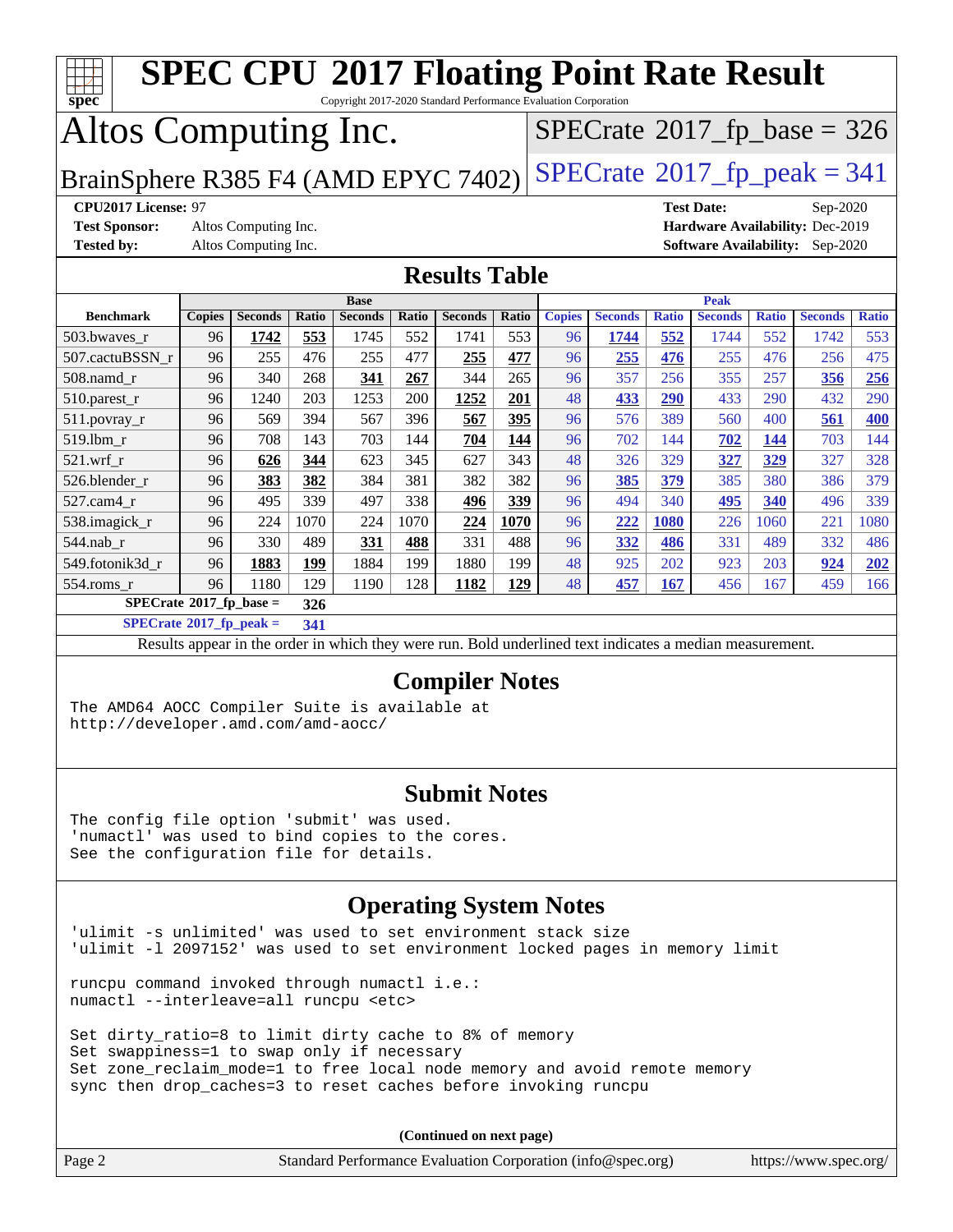

Copyright 2017-2020 Standard Performance Evaluation Corporation

## Altos Computing Inc.

 $SPECTate$ <sup>®</sup>[2017\\_fp\\_base =](http://www.spec.org/auto/cpu2017/Docs/result-fields.html#SPECrate2017fpbase) 326

BrainSphere R385 F4 (AMD EPYC 7402) [SPECrate](http://www.spec.org/auto/cpu2017/Docs/result-fields.html#SPECrate2017fppeak)®[2017\\_fp\\_peak = 3](http://www.spec.org/auto/cpu2017/Docs/result-fields.html#SPECrate2017fppeak)41

**[Test Sponsor:](http://www.spec.org/auto/cpu2017/Docs/result-fields.html#TestSponsor)** Altos Computing Inc. **[Hardware Availability:](http://www.spec.org/auto/cpu2017/Docs/result-fields.html#HardwareAvailability)** Dec-2019 **[Tested by:](http://www.spec.org/auto/cpu2017/Docs/result-fields.html#Testedby)** Altos Computing Inc. **[Software Availability:](http://www.spec.org/auto/cpu2017/Docs/result-fields.html#SoftwareAvailability)** Sep-2020

**[CPU2017 License:](http://www.spec.org/auto/cpu2017/Docs/result-fields.html#CPU2017License)** 97 **[Test Date:](http://www.spec.org/auto/cpu2017/Docs/result-fields.html#TestDate)** Sep-2020

#### **[Operating System Notes \(Continued\)](http://www.spec.org/auto/cpu2017/Docs/result-fields.html#OperatingSystemNotes)**

dirty\_ratio, swappiness, zone\_reclaim\_mode and drop caches were all set using privileged echo (e.g. echo 1 > /proc/sys/vm/swappiness).

Transparent huge pages set to 'always' for this run (OS default)

#### **[Environment Variables Notes](http://www.spec.org/auto/cpu2017/Docs/result-fields.html#EnvironmentVariablesNotes)**

Environment variables set by runcpu before the start of the run: LD\_LIBRARY\_PATH = "/home/cpu2017/amd\_rate\_aocc200\_rome\_C\_lib/64;/home/cpu2017/amd\_rate\_aoc c200\_rome\_C\_lib/32:" MALLOC\_CONF = "retain:true"

#### **[General Notes](http://www.spec.org/auto/cpu2017/Docs/result-fields.html#GeneralNotes)**

Binaries were compiled on a system with 2x AMD EPYC 7601 CPU + 512GB Memory using Fedora 26

NA: The test sponsor attests, as of date of publication, that CVE-2017-5754 (Meltdown) is mitigated in the system as tested and documented. Yes: The test sponsor attests, as of date of publication, that CVE-2017-5753 (Spectre variant 1) is mitigated in the system as tested and documented. Yes: The test sponsor attests, as of date of publication, that CVE-2017-5715 (Spectre variant 2) is mitigated in the system as tested and documented.

jemalloc: configured and built with GCC v9.1.0 in Ubuntu 19.04 with -O3 -znver2 -flto jemalloc 5.2.0 is available here: <https://github.com/jemalloc/jemalloc/releases/download/5.2.0/jemalloc-5.2.0.tar.bz2>

#### **[Platform Notes](http://www.spec.org/auto/cpu2017/Docs/result-fields.html#PlatformNotes)**

BIOS Configuration: Power Policy Quick Settings set to Best Performance NUMA Nodes Per Socket set to NPS4

 Sysinfo program /home/cpu2017/bin/sysinfo Rev: r6365 of 2019-08-21 295195f888a3d7edb1e6e46a485a0011 running on r365f4 Tue Sep 15 13:39:36 2020

 SUT (System Under Test) info as seen by some common utilities. For more information on this section, see <https://www.spec.org/cpu2017/Docs/config.html#sysinfo>

From /proc/cpuinfo

**(Continued on next page)**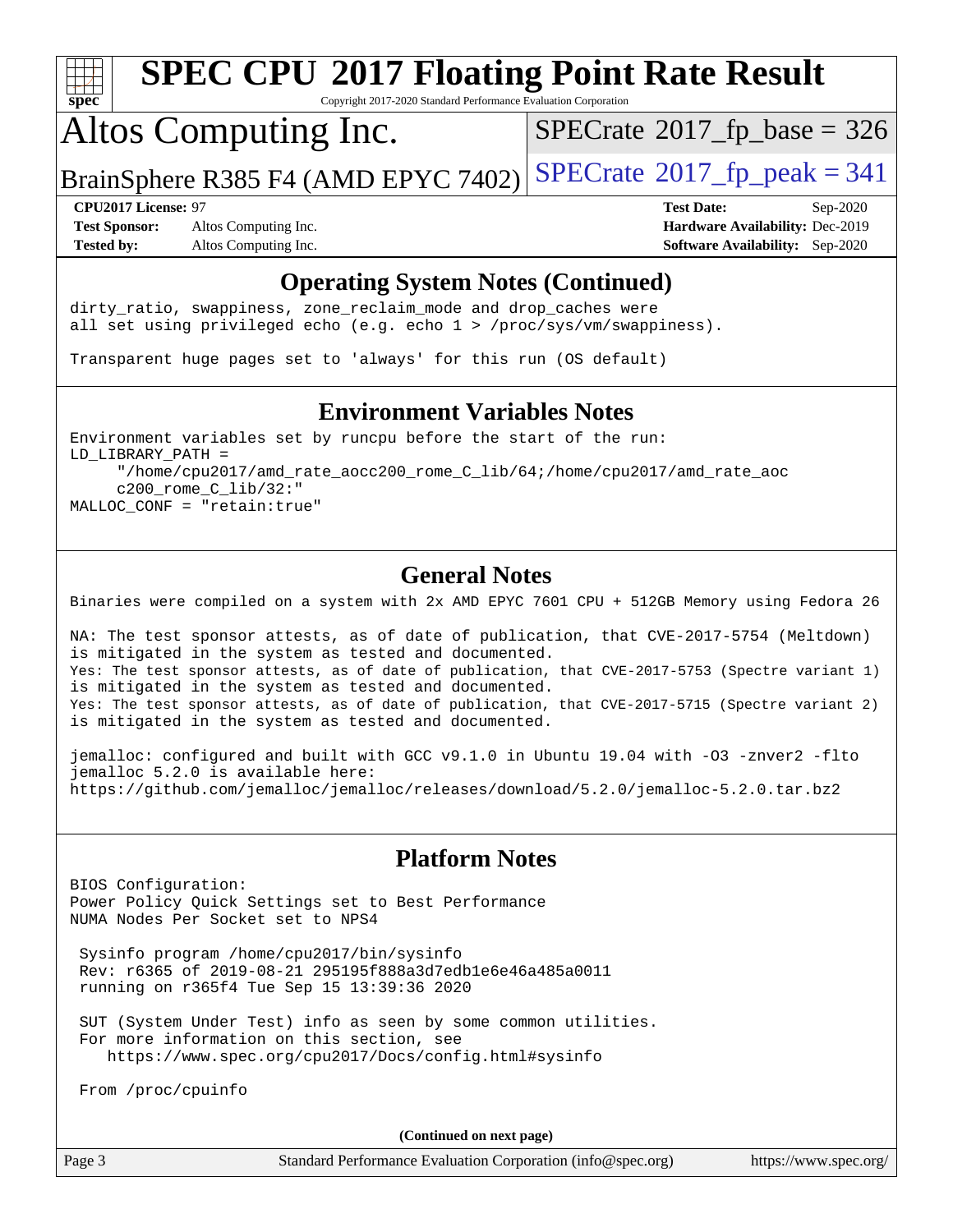|                                                                                                                                                                     | <b>SPEC CPU®2017 Floating Point Rate Result</b>                                                                                                             |                                      |                                        |  |
|---------------------------------------------------------------------------------------------------------------------------------------------------------------------|-------------------------------------------------------------------------------------------------------------------------------------------------------------|--------------------------------------|----------------------------------------|--|
| spec<br>Copyright 2017-2020 Standard Performance Evaluation Corporation                                                                                             |                                                                                                                                                             |                                      |                                        |  |
| Altos Computing Inc.                                                                                                                                                |                                                                                                                                                             | $SPECrate^{\circ}2017$ [p base = 326 |                                        |  |
| BrainSphere R385 F4 (AMD EPYC 7402)                                                                                                                                 |                                                                                                                                                             | $SPECTate@2017_fp\_peak = 341$       |                                        |  |
| CPU2017 License: 97                                                                                                                                                 |                                                                                                                                                             | <b>Test Date:</b>                    | Sep-2020                               |  |
| <b>Test Sponsor:</b><br>Altos Computing Inc.                                                                                                                        |                                                                                                                                                             |                                      | Hardware Availability: Dec-2019        |  |
| <b>Tested by:</b><br>Altos Computing Inc.                                                                                                                           |                                                                                                                                                             |                                      | <b>Software Availability:</b> Sep-2020 |  |
|                                                                                                                                                                     | <b>Platform Notes (Continued)</b>                                                                                                                           |                                      |                                        |  |
| model name: AMD EPYC 7402 24-Core Processor                                                                                                                         |                                                                                                                                                             |                                      |                                        |  |
| "physical id"s (chips)<br>2                                                                                                                                         |                                                                                                                                                             |                                      |                                        |  |
| 96 "processors"                                                                                                                                                     |                                                                                                                                                             |                                      |                                        |  |
|                                                                                                                                                                     | cores, siblings (Caution: counting these is hw and system dependent. The following<br>excerpts from /proc/cpuinfo might not be reliable. Use with caution.) |                                      |                                        |  |
| cpu cores : 24                                                                                                                                                      |                                                                                                                                                             |                                      |                                        |  |
| siblings : 48                                                                                                                                                       |                                                                                                                                                             |                                      |                                        |  |
|                                                                                                                                                                     | physical 0: cores 0 1 2 4 5 6 8 9 10 12 13 14 16 17 18 20 21 22 24 25 26 28 29 30                                                                           |                                      |                                        |  |
|                                                                                                                                                                     | physical 1: cores 0 1 2 4 5 6 8 9 10 12 13 14 16 17 18 20 21 22 24 25 26 28 29 30                                                                           |                                      |                                        |  |
| From 1scpu:                                                                                                                                                         |                                                                                                                                                             |                                      |                                        |  |
| Architecture:                                                                                                                                                       | x86 64                                                                                                                                                      |                                      |                                        |  |
| $CPU$ op-mode( $s$ ):                                                                                                                                               | $32$ -bit, $64$ -bit                                                                                                                                        |                                      |                                        |  |
| Byte Order:                                                                                                                                                         | Little Endian                                                                                                                                               |                                      |                                        |  |
| CPU(s):                                                                                                                                                             | 96                                                                                                                                                          |                                      |                                        |  |
| On-line CPU(s) list: $0-95$                                                                                                                                         |                                                                                                                                                             |                                      |                                        |  |
| Thread(s) per core:                                                                                                                                                 | 2                                                                                                                                                           |                                      |                                        |  |
| Core(s) per socket:                                                                                                                                                 | 24<br>2                                                                                                                                                     |                                      |                                        |  |
| Socket(s):<br>NUMA $node(s):$                                                                                                                                       | 8                                                                                                                                                           |                                      |                                        |  |
| Vendor ID:                                                                                                                                                          | AuthenticAMD                                                                                                                                                |                                      |                                        |  |
| CPU family:                                                                                                                                                         | 23                                                                                                                                                          |                                      |                                        |  |
| Model:                                                                                                                                                              | 49                                                                                                                                                          |                                      |                                        |  |
| Model name:                                                                                                                                                         | AMD EPYC 7402 24-Core Processor                                                                                                                             |                                      |                                        |  |
| Stepping:                                                                                                                                                           | 0                                                                                                                                                           |                                      |                                        |  |
| CPU MHz:                                                                                                                                                            | 1671.921                                                                                                                                                    |                                      |                                        |  |
| CPU max MHz:                                                                                                                                                        | 2800.0000                                                                                                                                                   |                                      |                                        |  |
| CPU min MHz:                                                                                                                                                        | 1500.0000                                                                                                                                                   |                                      |                                        |  |
| BogoMIPS:                                                                                                                                                           | 5600.37                                                                                                                                                     |                                      |                                        |  |
| Virtualization:                                                                                                                                                     | $AMD-V$                                                                                                                                                     |                                      |                                        |  |
| Lld cache:<br>Lli cache:                                                                                                                                            | 32K                                                                                                                                                         |                                      |                                        |  |
| L2 cache:                                                                                                                                                           | 32K<br>512K                                                                                                                                                 |                                      |                                        |  |
| L3 cache:                                                                                                                                                           | 16384K                                                                                                                                                      |                                      |                                        |  |
| NUMA node0 CPU(s):                                                                                                                                                  | $0 - 5, 48 - 53$                                                                                                                                            |                                      |                                        |  |
| NUMA nodel CPU(s):                                                                                                                                                  | $6 - 11, 54 - 59$                                                                                                                                           |                                      |                                        |  |
| NUMA $node2$ $CPU(s)$ :                                                                                                                                             | $12 - 17,60 - 65$                                                                                                                                           |                                      |                                        |  |
| NUMA node3 CPU(s):                                                                                                                                                  | $18 - 23,66 - 71$                                                                                                                                           |                                      |                                        |  |
| NUMA $node4$ $CPU(s):$                                                                                                                                              | $24 - 29, 72 - 77$                                                                                                                                          |                                      |                                        |  |
| NUMA $node5$ $CPU(s):$                                                                                                                                              | $30 - 35, 78 - 83$                                                                                                                                          |                                      |                                        |  |
| NUMA node6 CPU(s):                                                                                                                                                  | $36 - 41, 84 - 89$                                                                                                                                          |                                      |                                        |  |
| NUMA node7 CPU(s):                                                                                                                                                  | $42 - 47, 90 - 95$                                                                                                                                          |                                      |                                        |  |
| Flags:                                                                                                                                                              | fpu vme de pse tsc msr pae mce cx8 apic sep mtrr pge mca cmov<br>pat pse36 clflush mmx fxsr sse sse2 ht syscall nx mmxext fxsr_opt pdpe1gb rdtscp lm        |                                      |                                        |  |
|                                                                                                                                                                     |                                                                                                                                                             |                                      |                                        |  |
| constant_tsc rep_good nopl xtopology nonstop_tsc cpuid extd_apicid aperfmperf pni<br>pclmulqdq monitor ssse3 fma cx16 sse4_1 sse4_2 movbe popcnt aes xsave avx f16c |                                                                                                                                                             |                                      |                                        |  |
|                                                                                                                                                                     | rdrand lahf_lm cmp_legacy svm extapic cr8_legacy abm sse4a misalignsse 3dnowprefetch                                                                        |                                      |                                        |  |
|                                                                                                                                                                     |                                                                                                                                                             |                                      |                                        |  |
| Page 4                                                                                                                                                              | (Continued on next page)<br>Standard Performance Evaluation Corporation (info@spec.org)                                                                     |                                      | https://www.spec.org/                  |  |
|                                                                                                                                                                     |                                                                                                                                                             |                                      |                                        |  |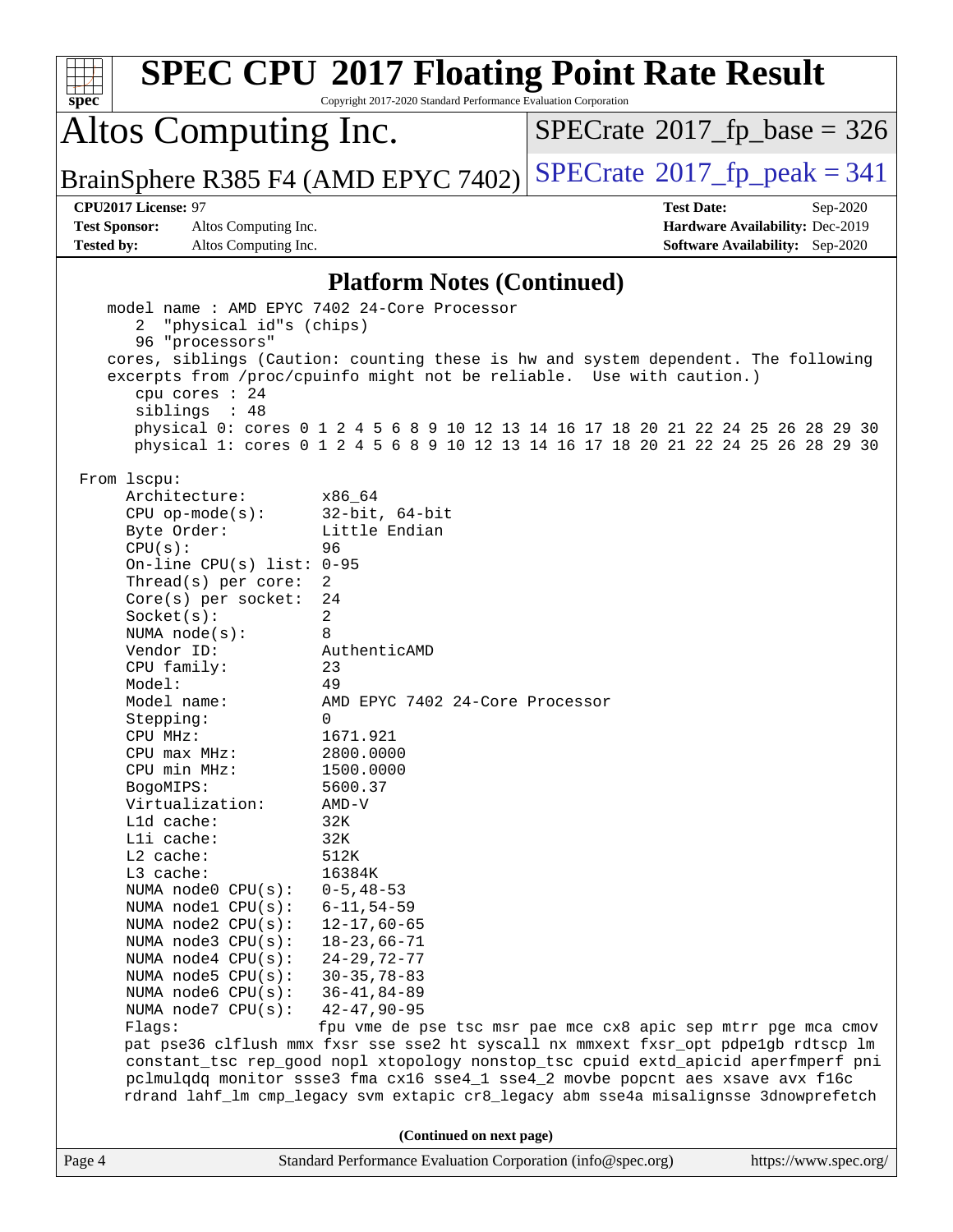| <b>SPEC CPU®2017 Floating Point Rate Result</b><br>Copyright 2017-2020 Standard Performance Evaluation Corporation<br>spec <sup>®</sup>                                                                                                                                                                                                                                                                                                                                                                                                                                                                                                                      |                                        |  |  |  |
|--------------------------------------------------------------------------------------------------------------------------------------------------------------------------------------------------------------------------------------------------------------------------------------------------------------------------------------------------------------------------------------------------------------------------------------------------------------------------------------------------------------------------------------------------------------------------------------------------------------------------------------------------------------|----------------------------------------|--|--|--|
| Altos Computing Inc.                                                                                                                                                                                                                                                                                                                                                                                                                                                                                                                                                                                                                                         | $SPECTate@2017_fp\_base = 326$         |  |  |  |
| BrainSphere R385 F4 (AMD EPYC 7402)                                                                                                                                                                                                                                                                                                                                                                                                                                                                                                                                                                                                                          | $SPECTate@2017fr peak = 341$           |  |  |  |
| CPU2017 License: 97                                                                                                                                                                                                                                                                                                                                                                                                                                                                                                                                                                                                                                          | <b>Test Date:</b><br>Sep-2020          |  |  |  |
| <b>Test Sponsor:</b><br>Altos Computing Inc.                                                                                                                                                                                                                                                                                                                                                                                                                                                                                                                                                                                                                 | Hardware Availability: Dec-2019        |  |  |  |
| <b>Tested by:</b><br>Altos Computing Inc.                                                                                                                                                                                                                                                                                                                                                                                                                                                                                                                                                                                                                    | <b>Software Availability:</b> Sep-2020 |  |  |  |
| <b>Platform Notes (Continued)</b>                                                                                                                                                                                                                                                                                                                                                                                                                                                                                                                                                                                                                            |                                        |  |  |  |
| osvw ibs skinit wdt tce topoext perfctr_core perfctr_nb bpext perfctr_llc mwaitx cpb<br>cat_13 cdp_13 hw_pstate sme ssbd ibrs ibpb stibp vmmcall fsgsbase bmil avx2 smep<br>bmi2 cqm rdt_a rdseed adx smap clflushopt clwb sha_ni xsaveopt xsavec xgetbvl xsaves<br>cqm_llc cqm_occup_llc cqm_mbm_total cqm_mbm_local clzero irperf xsaveerptr arat npt<br>lbrv svm_lock nrip_save tsc_scale vmcb_clean flushbyasid decodeassists pausefilter<br>pfthreshold avic v_vmsave_vmload vgif umip rdpid overflow_recov succor smca<br>/proc/cpuinfo cache data                                                                                                     |                                        |  |  |  |
| cache size : 512 KB                                                                                                                                                                                                                                                                                                                                                                                                                                                                                                                                                                                                                                          |                                        |  |  |  |
| From numactl --hardware WARNING: a numactl 'node' might or might not correspond to a<br>physical chip.<br>$available: 8 nodes (0-7)$<br>node 0 cpus: 0 1 2 3 4 5 48 49 50 51 52 53<br>node 0 size: 64387 MB<br>node 0 free: 63946 MB<br>node 1 cpus: 6 7 8 9 10 11 54 55 56 57 58 59<br>node 1 size: 64505 MB<br>node 1 free: 64102 MB<br>node 2 cpus: 12 13 14 15 16 17 60 61 62 63 64 65<br>node 2 size: 64505 MB<br>node 2 free: 64109 MB<br>node 3 cpus: 18 19 20 21 22 23 66 67 68 69 70 71<br>node 3 size: 64472 MB<br>node 3 free: 63979 MB<br>node 4 cpus: 24 25 26 27 28 29 72 73 74 75 76 77<br>$node$ 4 $size:$ 64505 MB<br>node 4 free: 64204 MB |                                        |  |  |  |
| node 5 cpus: 30 31 32 33 34 35 78 79 80 81 82 83<br>node 5 size: 64505 MB                                                                                                                                                                                                                                                                                                                                                                                                                                                                                                                                                                                    |                                        |  |  |  |
| node 5 free: 64209 MB                                                                                                                                                                                                                                                                                                                                                                                                                                                                                                                                                                                                                                        |                                        |  |  |  |
| node 6 cpus: 36 37 38 39 40 41 84 85 86 87 88 89                                                                                                                                                                                                                                                                                                                                                                                                                                                                                                                                                                                                             |                                        |  |  |  |
| node 6 size: 64505 MB<br>node 6 free: 64207 MB                                                                                                                                                                                                                                                                                                                                                                                                                                                                                                                                                                                                               |                                        |  |  |  |
| node 7 cpus: 42 43 44 45 46 47 90 91 92 93 94 95<br>node 7 size: 64503 MB<br>node 7 free: 64201 MB<br>node distances:                                                                                                                                                                                                                                                                                                                                                                                                                                                                                                                                        |                                        |  |  |  |
| node<br>1<br>5<br>7<br>0<br>2<br>3<br>4<br>6                                                                                                                                                                                                                                                                                                                                                                                                                                                                                                                                                                                                                 |                                        |  |  |  |
| 12<br>32<br>32<br>32<br>0:<br>12<br>12<br>32<br>10                                                                                                                                                                                                                                                                                                                                                                                                                                                                                                                                                                                                           |                                        |  |  |  |
| 1:<br>12<br>32<br>32<br>32<br>32<br>12<br>10<br>12<br>2:<br>12<br>12<br>12<br>32<br>32<br>32<br>10<br>32                                                                                                                                                                                                                                                                                                                                                                                                                                                                                                                                                     |                                        |  |  |  |
| 3:<br>12<br>12<br>12<br>32<br>32<br>32<br>10<br>32                                                                                                                                                                                                                                                                                                                                                                                                                                                                                                                                                                                                           |                                        |  |  |  |
| 4:<br>32<br>32<br>32<br>12<br>32<br>10<br>12<br>12                                                                                                                                                                                                                                                                                                                                                                                                                                                                                                                                                                                                           |                                        |  |  |  |
| 5:<br>32<br>32<br>32<br>32<br>12<br>10<br>12<br>12                                                                                                                                                                                                                                                                                                                                                                                                                                                                                                                                                                                                           |                                        |  |  |  |
| 6:<br>32<br>32<br>32<br>32<br>12<br>12<br>12<br>10<br>7:<br>32<br>32<br>32<br>32<br>12<br>12<br>12<br>10                                                                                                                                                                                                                                                                                                                                                                                                                                                                                                                                                     |                                        |  |  |  |
|                                                                                                                                                                                                                                                                                                                                                                                                                                                                                                                                                                                                                                                              |                                        |  |  |  |
| (Continued on next page)                                                                                                                                                                                                                                                                                                                                                                                                                                                                                                                                                                                                                                     |                                        |  |  |  |
| Standard Performance Evaluation Corporation (info@spec.org)<br>Page 5                                                                                                                                                                                                                                                                                                                                                                                                                                                                                                                                                                                        | https://www.spec.org/                  |  |  |  |
|                                                                                                                                                                                                                                                                                                                                                                                                                                                                                                                                                                                                                                                              |                                        |  |  |  |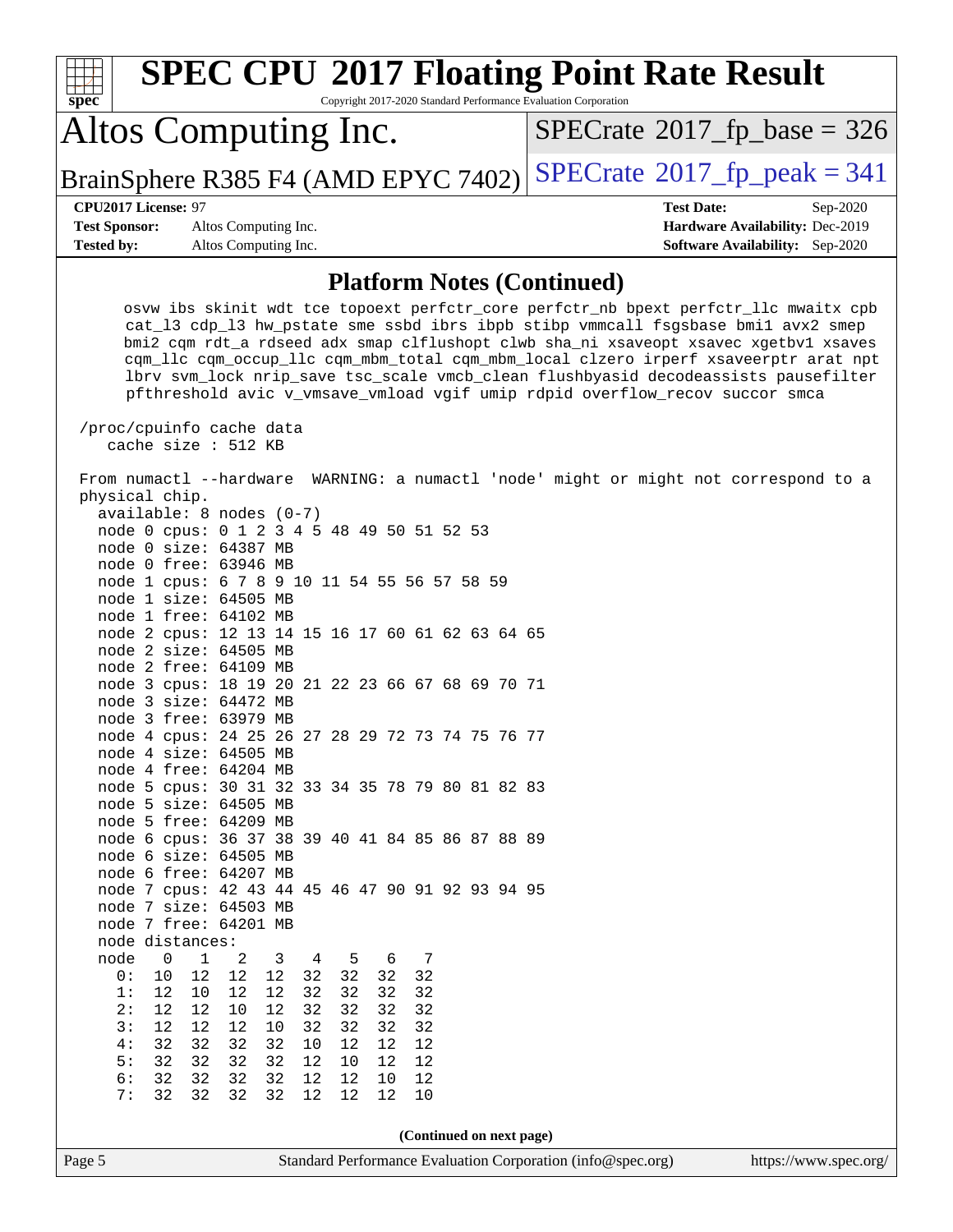| <b>SPEC CPU®2017 Floating Point Rate Result</b><br>Copyright 2017-2020 Standard Performance Evaluation Corporation<br>spec <sup>®</sup>                                                                                                                                                                                                                                                                                                                                                             |                                                                                                                                                                                                                                                                                            |
|-----------------------------------------------------------------------------------------------------------------------------------------------------------------------------------------------------------------------------------------------------------------------------------------------------------------------------------------------------------------------------------------------------------------------------------------------------------------------------------------------------|--------------------------------------------------------------------------------------------------------------------------------------------------------------------------------------------------------------------------------------------------------------------------------------------|
| Altos Computing Inc.                                                                                                                                                                                                                                                                                                                                                                                                                                                                                | $SPECrate^{\circ}2017$ fp base = 326                                                                                                                                                                                                                                                       |
| BrainSphere R385 F4 (AMD EPYC 7402)                                                                                                                                                                                                                                                                                                                                                                                                                                                                 | $SPECrate^{\circ}2017$ fp peak = 341                                                                                                                                                                                                                                                       |
| CPU2017 License: 97<br><b>Test Sponsor:</b><br>Altos Computing Inc.<br><b>Tested by:</b><br>Altos Computing Inc.                                                                                                                                                                                                                                                                                                                                                                                    | <b>Test Date:</b><br>Sep-2020<br>Hardware Availability: Dec-2019<br><b>Software Availability:</b> Sep-2020                                                                                                                                                                                 |
| <b>Platform Notes (Continued)</b>                                                                                                                                                                                                                                                                                                                                                                                                                                                                   |                                                                                                                                                                                                                                                                                            |
| From /proc/meminfo<br>MemTotal:<br>528272868 kB<br>HugePages_Total:<br>0<br>Hugepagesize:<br>2048 kB<br>/usr/bin/lsb_release -d<br>Ubuntu 18.04.2 LTS<br>From /etc/*release* /etc/*version*<br>debian_version: buster/sid<br>os-release:<br>NAME="Ubuntu"<br>VERSION="18.04.2 LTS (Bionic Beaver)"<br>ID=ubuntu                                                                                                                                                                                     |                                                                                                                                                                                                                                                                                            |
| ID LIKE=debian<br>PRETTY_NAME="Ubuntu 18.04.2 LTS"<br>VERSION_ID="18.04"<br>HOME_URL="https://www.ubuntu.com/"<br>SUPPORT_URL="https://help.ubuntu.com/"<br>uname $-a$ :<br>Linux r365f4 4.15.0-117-generic #118-Ubuntu SMP Fri Sep 4 20:02:41 UTC 2020 x86_64<br>x86_64 x86_64 GNU/Linux<br>Kernel self-reported vulnerability status:                                                                                                                                                             |                                                                                                                                                                                                                                                                                            |
| itlb multihit:<br>CVE-2018-3620 (L1 Terminal Fault):<br>Microarchitectural Data Sampling:<br>CVE-2017-5754 (Meltdown):<br>CVE-2018-3639 (Speculative Store Bypass): Mitigation: Speculative Store Bypass disabled<br>CVE-2017-5753 (Spectre variant 1):<br>CVE-2017-5715 (Spectre variant 2):<br>filling<br>srbds:<br>tsx_async_abort:<br>run-level 5 Sep 14 06:57<br>SPEC is set to: /home/cpu2017<br>Filesystem<br>Type Size Used Avail Use% Mounted on<br>/dev/sda2<br>ext4 1.5T 336G 1.1T 25% / | Not affected<br>Not affected<br>Not affected<br>Not affected<br>via prctl and seccomp<br>Mitigation: usercopy/swapgs barriers and __user<br>pointer sanitization<br>Mitigation: Full AMD retpoline, IBPB:<br>conditional, IBRS_FW, STIBP: conditional, RSB<br>Not affected<br>Not affected |
| (Continued on next page)                                                                                                                                                                                                                                                                                                                                                                                                                                                                            |                                                                                                                                                                                                                                                                                            |
| Page 6<br>Standard Performance Evaluation Corporation (info@spec.org)                                                                                                                                                                                                                                                                                                                                                                                                                               | https://www.spec.org/                                                                                                                                                                                                                                                                      |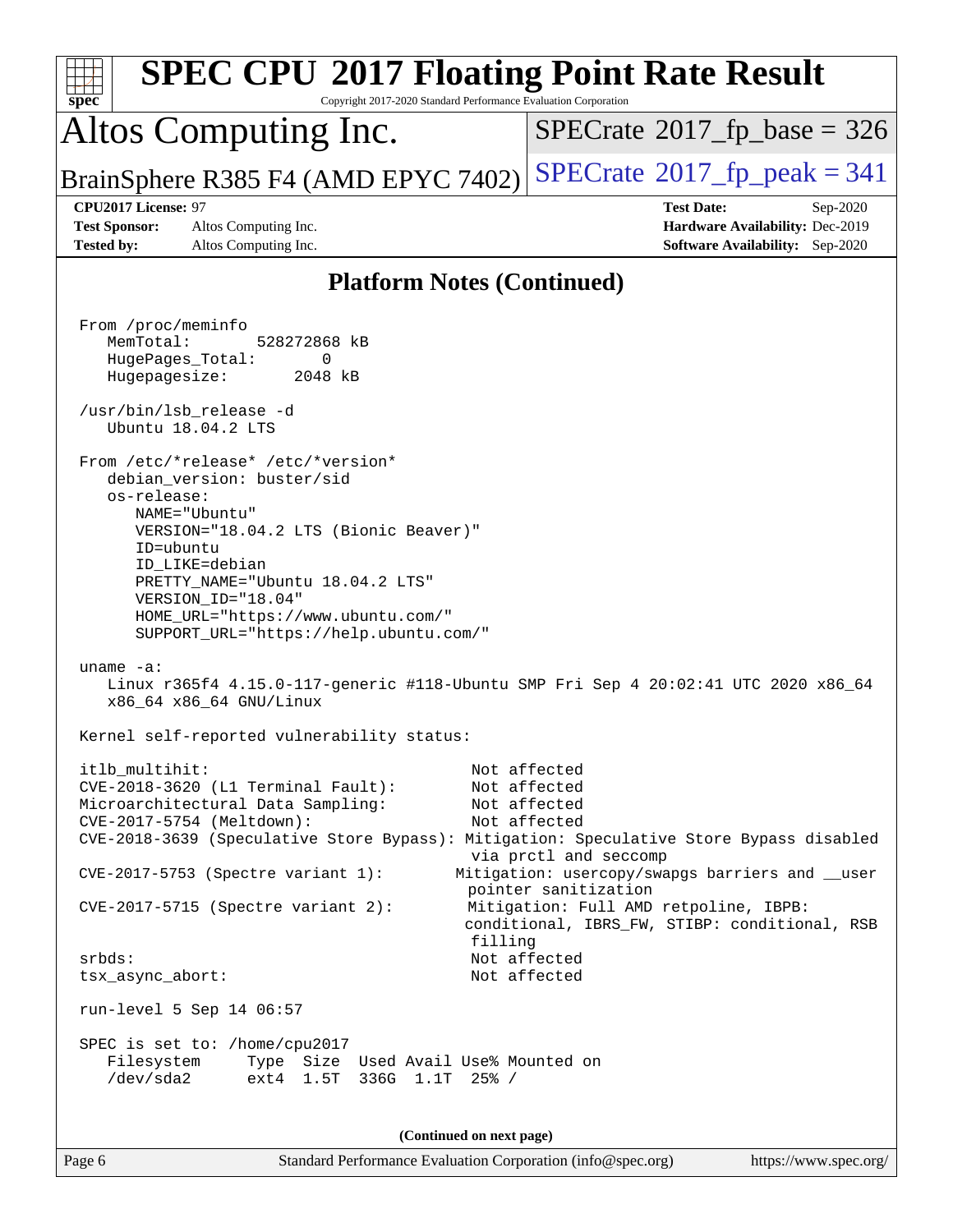| <b>SPEC CPU®2017 Floating Point Rate Result</b><br>Copyright 2017-2020 Standard Performance Evaluation Corporation<br>spec <sup>®</sup>                                                                                                                                                                                                                                                                                            |                                                                                                            |  |  |  |
|------------------------------------------------------------------------------------------------------------------------------------------------------------------------------------------------------------------------------------------------------------------------------------------------------------------------------------------------------------------------------------------------------------------------------------|------------------------------------------------------------------------------------------------------------|--|--|--|
| Altos Computing Inc.                                                                                                                                                                                                                                                                                                                                                                                                               | $SPECTate$ <sup>®</sup> 2017_fp_base = 326                                                                 |  |  |  |
| BrainSphere R385 F4 (AMD EPYC 7402)                                                                                                                                                                                                                                                                                                                                                                                                | $SPECTate@2017fr peak = 341$                                                                               |  |  |  |
| CPU2017 License: 97<br><b>Test Sponsor:</b><br>Altos Computing Inc.<br><b>Tested by:</b><br>Altos Computing Inc.                                                                                                                                                                                                                                                                                                                   | <b>Test Date:</b><br>Sep-2020<br>Hardware Availability: Dec-2019<br><b>Software Availability:</b> Sep-2020 |  |  |  |
| <b>Platform Notes (Continued)</b>                                                                                                                                                                                                                                                                                                                                                                                                  |                                                                                                            |  |  |  |
| From /sys/devices/virtual/dmi/id<br>BIOS:<br>GIGABYTE R11 10/25/2019<br>Vendor:<br>Acer<br>Product: Altos R365 F4<br>Product Family: Server<br>Serial: DJ7002921A0002                                                                                                                                                                                                                                                              |                                                                                                            |  |  |  |
| Additional information from dmidecode follows. WARNING: Use caution when you interpret<br>this section. The 'dmidecode' program reads system data which is "intended to allow<br>hardware to be accurately determined", but the intent may not be met, as there are<br>frequent changes to hardware, firmware, and the "DMTF SMBIOS" standard.<br>Memory:<br>16x Samsung M393A4K40DB3-CWE 32 GB 2 rank 3200<br>16x Unknown Unknown |                                                                                                            |  |  |  |
| (End of data from sysinfo program)                                                                                                                                                                                                                                                                                                                                                                                                 |                                                                                                            |  |  |  |
| <b>Compiler Version Notes</b>                                                                                                                                                                                                                                                                                                                                                                                                      |                                                                                                            |  |  |  |
| ==============================<br>================<br>519.1bm_r(base, peak) 538.imagick_r(base, peak)<br>C<br>544.nab_r(base, peak)                                                                                                                                                                                                                                                                                                |                                                                                                            |  |  |  |
| AOCC.LLVM.2.0.0.B191.2019_07_19 clang version 8.0.0 (CLANG: Jenkins<br>AOCC_2_0_0-Build#191) (based on LLVM AOCC.LLVM.2.0.0.B191.2019_07_19)<br>Target: x86 64-unknown-linux-gnu<br>Thread model: posix<br>InstalledDir: /sppo/dev/compilers/aocc-compiler-2.0.0/bin                                                                                                                                                               |                                                                                                            |  |  |  |
| 508.namd_r(base, peak) 510.parest_r(base, peak)<br>$C++$                                                                                                                                                                                                                                                                                                                                                                           |                                                                                                            |  |  |  |
| AOCC.LLVM.2.0.0.B191.2019_07_19 clang version 8.0.0 (CLANG: Jenkins<br>AOCC_2_0_0-Build#191) (based on LLVM AOCC.LLVM.2.0.0.B191.2019_07_19)<br>Target: x86_64-unknown-linux-gnu<br>Thread model: posix<br>InstalledDir: /sppo/dev/compilers/aocc-compiler-2.0.0/bin                                                                                                                                                               |                                                                                                            |  |  |  |
| 511.povray_r(base, peak) 526.blender_r(base, peak)<br>C++, C<br>AOCC.LLVM.2.0.0.B191.2019_07_19 clang version 8.0.0 (CLANG: Jenkins<br>AOCC_2_0_0-Build#191) (based on LLVM AOCC.LLVM.2.0.0.B191.2019_07_19)<br>Target: x86_64-unknown-linux-gnu                                                                                                                                                                                   |                                                                                                            |  |  |  |
| (Continued on next page)                                                                                                                                                                                                                                                                                                                                                                                                           |                                                                                                            |  |  |  |
| Page 7<br>Standard Performance Evaluation Corporation (info@spec.org)                                                                                                                                                                                                                                                                                                                                                              | https://www.spec.org/                                                                                      |  |  |  |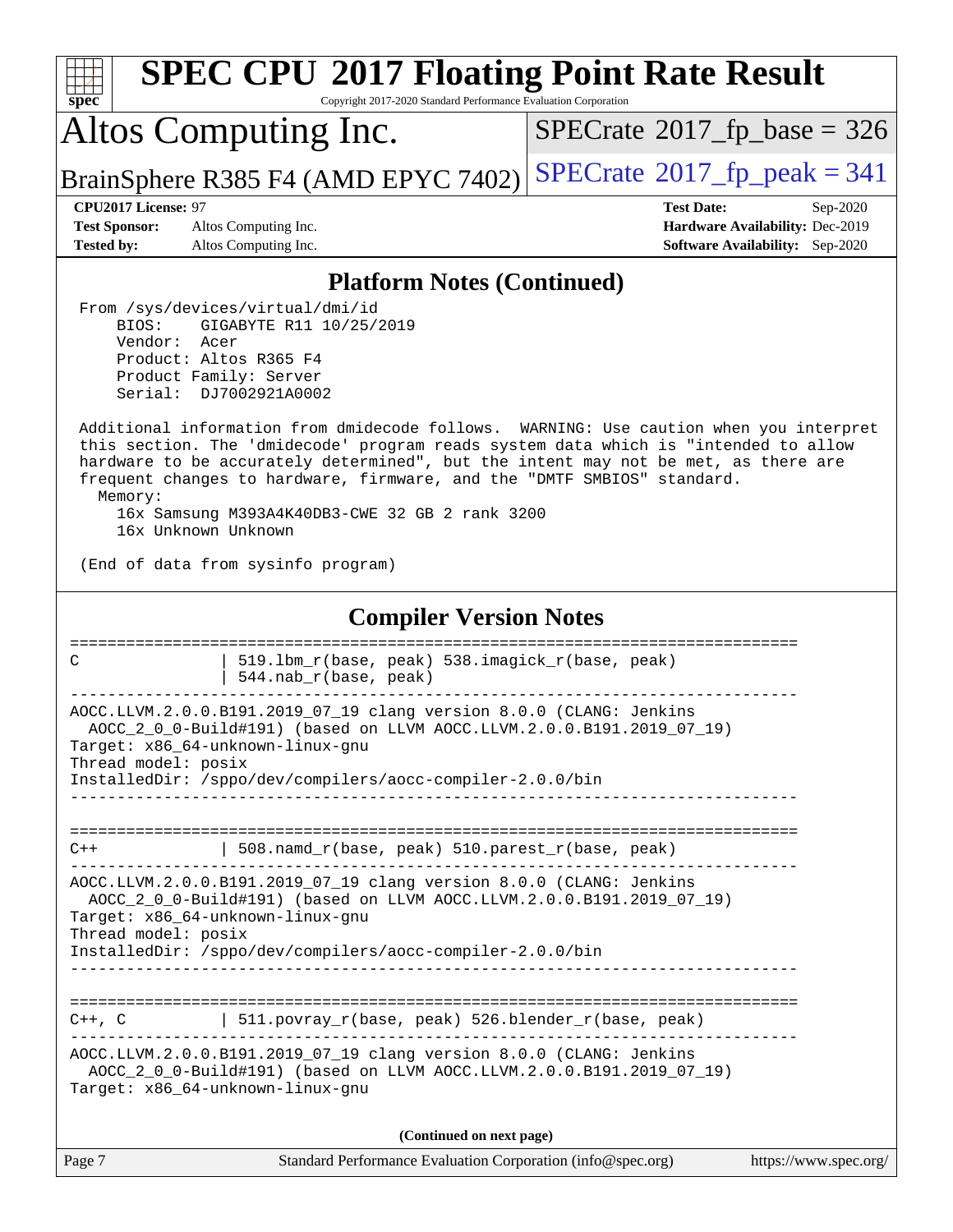| spec                                                                                                                                                                                                                                                                                                                                                                                                                                                                                                                                                                                                                                                                                                                                                                                                                 | <b>SPEC CPU®2017 Floating Point Rate Result</b><br>Copyright 2017-2020 Standard Performance Evaluation Corporation |  |  |  |
|----------------------------------------------------------------------------------------------------------------------------------------------------------------------------------------------------------------------------------------------------------------------------------------------------------------------------------------------------------------------------------------------------------------------------------------------------------------------------------------------------------------------------------------------------------------------------------------------------------------------------------------------------------------------------------------------------------------------------------------------------------------------------------------------------------------------|--------------------------------------------------------------------------------------------------------------------|--|--|--|
| Altos Computing Inc.                                                                                                                                                                                                                                                                                                                                                                                                                                                                                                                                                                                                                                                                                                                                                                                                 | $SPECrate$ <sup>®</sup> 2017_fp_base = 326                                                                         |  |  |  |
| BrainSphere R385 F4 (AMD EPYC 7402)                                                                                                                                                                                                                                                                                                                                                                                                                                                                                                                                                                                                                                                                                                                                                                                  | $SPECrate^{\circledcirc}2017$ [p_peak = 341                                                                        |  |  |  |
| CPU2017 License: 97                                                                                                                                                                                                                                                                                                                                                                                                                                                                                                                                                                                                                                                                                                                                                                                                  | <b>Test Date:</b><br>Sep-2020                                                                                      |  |  |  |
| <b>Test Sponsor:</b><br>Altos Computing Inc.                                                                                                                                                                                                                                                                                                                                                                                                                                                                                                                                                                                                                                                                                                                                                                         | Hardware Availability: Dec-2019                                                                                    |  |  |  |
| <b>Tested by:</b><br>Altos Computing Inc.                                                                                                                                                                                                                                                                                                                                                                                                                                                                                                                                                                                                                                                                                                                                                                            | <b>Software Availability:</b> Sep-2020                                                                             |  |  |  |
|                                                                                                                                                                                                                                                                                                                                                                                                                                                                                                                                                                                                                                                                                                                                                                                                                      | <b>Compiler Version Notes (Continued)</b>                                                                          |  |  |  |
| Thread model: posix<br>InstalledDir: /sppo/dev/compilers/aocc-compiler-2.0.0/bin<br>AOCC.LLVM.2.0.0.B191.2019_07_19 clang version 8.0.0 (CLANG: Jenkins<br>AOCC_2_0_0-Build#191) (based on LLVM AOCC.LLVM.2.0.0.B191.2019_07_19)<br>Target: x86_64-unknown-linux-gnu<br>Thread model: posix<br>InstalledDir: /sppo/dev/compilers/aocc-compiler-2.0.0/bin                                                                                                                                                                                                                                                                                                                                                                                                                                                             |                                                                                                                    |  |  |  |
| =============================<br>===========<br>$C++$ , C, Fortran   507. cactuBSSN_r(base, peak)                                                                                                                                                                                                                                                                                                                                                                                                                                                                                                                                                                                                                                                                                                                    |                                                                                                                    |  |  |  |
| AOCC.LLVM.2.0.0.B191.2019_07_19 clang version 8.0.0 (CLANG: Jenkins<br>AOCC_2_0_0-Build#191) (based on LLVM AOCC.LLVM.2.0.0.B191.2019_07_19)<br>Target: x86_64-unknown-linux-gnu<br>Thread model: posix<br>InstalledDir: /sppo/dev/compilers/aocc-compiler-2.0.0/bin<br>AOCC.LLVM.2.0.0.B191.2019_07_19 clang version 8.0.0 (CLANG: Jenkins<br>AOCC_2_0_0-Build#191) (based on LLVM AOCC.LLVM.2.0.0.B191.2019_07_19)<br>Target: x86_64-unknown-linux-gnu<br>Thread model: posix<br>InstalledDir: /sppo/dev/compilers/aocc-compiler-2.0.0/bin<br>AOCC.LLVM.2.0.0.B191.2019_07_19 clang version 8.0.0 (CLANG: Jenkins<br>AOCC_2_0_0-Build#191) (based on LLVM AOCC.LLVM.2.0.0.B191.2019_07_19)<br>Target: x86_64-unknown-linux-gnu<br>Thread model: posix<br>InstalledDir: /sppo/dev/compilers/aocc-compiler-2.0.0/bin |                                                                                                                    |  |  |  |
| 503.bwaves_r(base, peak) 549.fotonik3d_r(base, peak)<br>Fortran<br>554.roms_r(base, peak)                                                                                                                                                                                                                                                                                                                                                                                                                                                                                                                                                                                                                                                                                                                            |                                                                                                                    |  |  |  |
| AOCC.LLVM.2.0.0.B191.2019_07_19 clang version 8.0.0 (CLANG: Jenkins<br>AOCC_2_0_0-Build#191) (based on LLVM AOCC.LLVM.2.0.0.B191.2019_07_19)<br>Target: x86_64-unknown-linux-gnu<br>Thread model: posix<br>InstalledDir: /sppo/dev/compilers/aocc-compiler-2.0.0/bin                                                                                                                                                                                                                                                                                                                                                                                                                                                                                                                                                 |                                                                                                                    |  |  |  |
|                                                                                                                                                                                                                                                                                                                                                                                                                                                                                                                                                                                                                                                                                                                                                                                                                      |                                                                                                                    |  |  |  |
| 521.wrf_r(base, peak) 527.cam4_r(base, peak)<br>Fortran, C                                                                                                                                                                                                                                                                                                                                                                                                                                                                                                                                                                                                                                                                                                                                                           |                                                                                                                    |  |  |  |
| AOCC.LLVM.2.0.0.B191.2019_07_19 clang version 8.0.0 (CLANG: Jenkins<br>AOCC_2_0_0-Build#191) (based on LLVM AOCC.LLVM.2.0.0.B191.2019_07_19)<br>Target: x86_64-unknown-linux-gnu<br>Thread model: posix                                                                                                                                                                                                                                                                                                                                                                                                                                                                                                                                                                                                              |                                                                                                                    |  |  |  |
|                                                                                                                                                                                                                                                                                                                                                                                                                                                                                                                                                                                                                                                                                                                                                                                                                      | (Continued on next page)                                                                                           |  |  |  |
| Page 8                                                                                                                                                                                                                                                                                                                                                                                                                                                                                                                                                                                                                                                                                                                                                                                                               | Standard Performance Evaluation Corporation (info@spec.org)<br>https://www.spec.org/                               |  |  |  |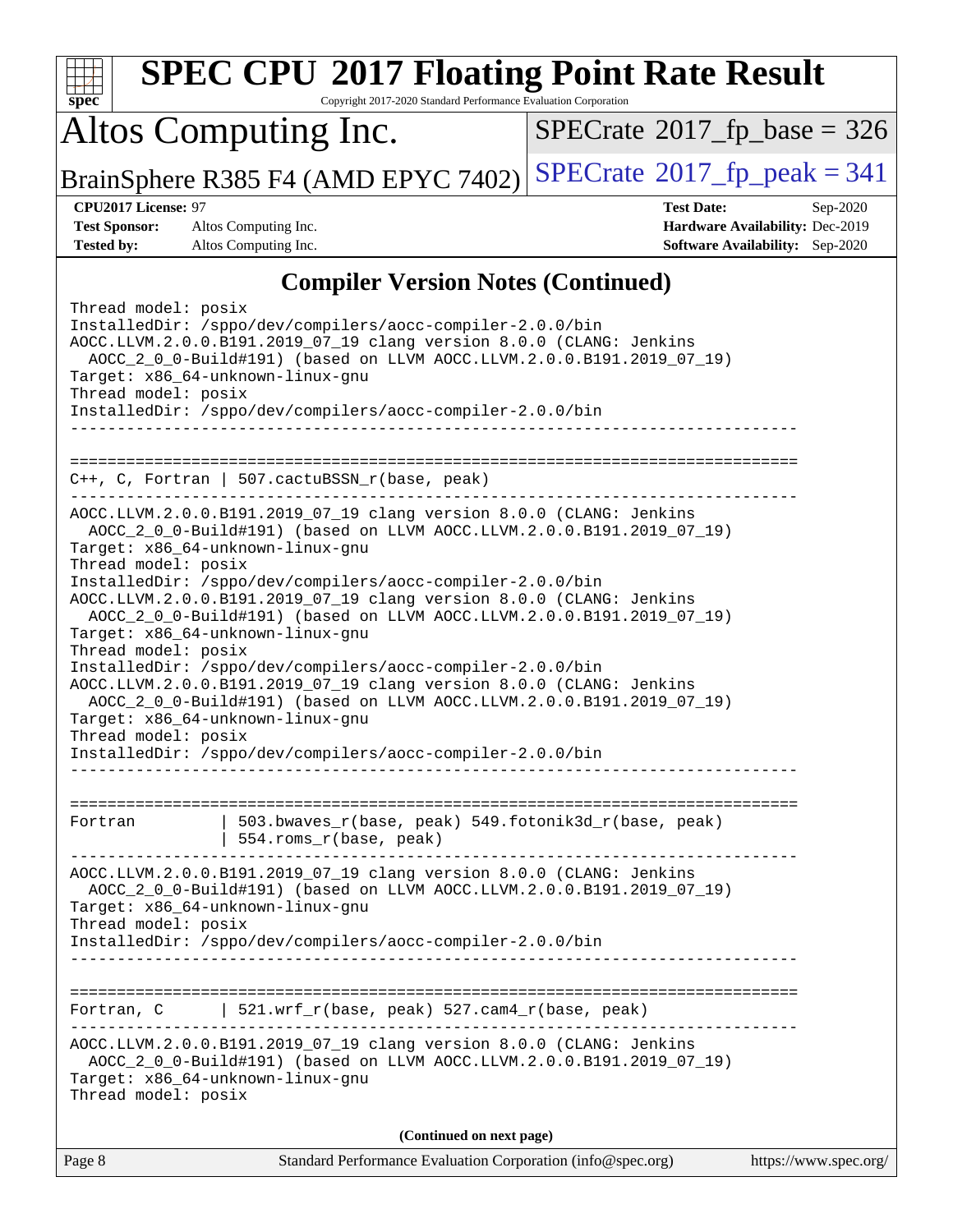

Copyright 2017-2020 Standard Performance Evaluation Corporation

## Altos Computing Inc.

 $SPECTate$ <sup>®</sup>[2017\\_fp\\_base =](http://www.spec.org/auto/cpu2017/Docs/result-fields.html#SPECrate2017fpbase) 326

BrainSphere R385 F4 (AMD EPYC 7402) [SPECrate](http://www.spec.org/auto/cpu2017/Docs/result-fields.html#SPECrate2017fppeak)®[2017\\_fp\\_peak = 3](http://www.spec.org/auto/cpu2017/Docs/result-fields.html#SPECrate2017fppeak)41

**[Test Sponsor:](http://www.spec.org/auto/cpu2017/Docs/result-fields.html#TestSponsor)** Altos Computing Inc. **[Hardware Availability:](http://www.spec.org/auto/cpu2017/Docs/result-fields.html#HardwareAvailability)** Dec-2019 **[Tested by:](http://www.spec.org/auto/cpu2017/Docs/result-fields.html#Testedby)** Altos Computing Inc. **[Software Availability:](http://www.spec.org/auto/cpu2017/Docs/result-fields.html#SoftwareAvailability)** Sep-2020

**[CPU2017 License:](http://www.spec.org/auto/cpu2017/Docs/result-fields.html#CPU2017License)** 97 **[Test Date:](http://www.spec.org/auto/cpu2017/Docs/result-fields.html#TestDate)** Sep-2020

#### **[Compiler Version Notes \(Continued\)](http://www.spec.org/auto/cpu2017/Docs/result-fields.html#CompilerVersionNotes)**

InstalledDir: /sppo/dev/compilers/aocc-compiler-2.0.0/bin AOCC.LLVM.2.0.0.B191.2019\_07\_19 clang version 8.0.0 (CLANG: Jenkins AOCC\_2\_0\_0-Build#191) (based on LLVM AOCC.LLVM.2.0.0.B191.2019\_07\_19) Target: x86\_64-unknown-linux-gnu Thread model: posix InstalledDir: /sppo/dev/compilers/aocc-compiler-2.0.0/bin ------------------------------------------------------------------------------

#### **[Base Compiler Invocation](http://www.spec.org/auto/cpu2017/Docs/result-fields.html#BaseCompilerInvocation)**

[C benchmarks](http://www.spec.org/auto/cpu2017/Docs/result-fields.html#Cbenchmarks): [clang](http://www.spec.org/cpu2017/results/res2020q4/cpu2017-20200918-24012.flags.html#user_CCbase_clang-c)

[C++ benchmarks:](http://www.spec.org/auto/cpu2017/Docs/result-fields.html#CXXbenchmarks) [clang++](http://www.spec.org/cpu2017/results/res2020q4/cpu2017-20200918-24012.flags.html#user_CXXbase_clang-cpp)

[Fortran benchmarks](http://www.spec.org/auto/cpu2017/Docs/result-fields.html#Fortranbenchmarks): [flang](http://www.spec.org/cpu2017/results/res2020q4/cpu2017-20200918-24012.flags.html#user_FCbase_flang)

[Benchmarks using both Fortran and C](http://www.spec.org/auto/cpu2017/Docs/result-fields.html#BenchmarksusingbothFortranandC): [flang](http://www.spec.org/cpu2017/results/res2020q4/cpu2017-20200918-24012.flags.html#user_CC_FCbase_flang) [clang](http://www.spec.org/cpu2017/results/res2020q4/cpu2017-20200918-24012.flags.html#user_CC_FCbase_clang-c)

[Benchmarks using both C and C++](http://www.spec.org/auto/cpu2017/Docs/result-fields.html#BenchmarksusingbothCandCXX): [clang++](http://www.spec.org/cpu2017/results/res2020q4/cpu2017-20200918-24012.flags.html#user_CC_CXXbase_clang-cpp) [clang](http://www.spec.org/cpu2017/results/res2020q4/cpu2017-20200918-24012.flags.html#user_CC_CXXbase_clang-c)

[Benchmarks using Fortran, C, and C++:](http://www.spec.org/auto/cpu2017/Docs/result-fields.html#BenchmarksusingFortranCandCXX) [clang++](http://www.spec.org/cpu2017/results/res2020q4/cpu2017-20200918-24012.flags.html#user_CC_CXX_FCbase_clang-cpp) [clang](http://www.spec.org/cpu2017/results/res2020q4/cpu2017-20200918-24012.flags.html#user_CC_CXX_FCbase_clang-c) [flang](http://www.spec.org/cpu2017/results/res2020q4/cpu2017-20200918-24012.flags.html#user_CC_CXX_FCbase_flang)

### **[Base Portability Flags](http://www.spec.org/auto/cpu2017/Docs/result-fields.html#BasePortabilityFlags)**

 503.bwaves\_r: [-DSPEC\\_LP64](http://www.spec.org/cpu2017/results/res2020q4/cpu2017-20200918-24012.flags.html#suite_baseEXTRA_PORTABILITY503_bwaves_r_DSPEC_LP64) 507.cactuBSSN\_r: [-DSPEC\\_LP64](http://www.spec.org/cpu2017/results/res2020q4/cpu2017-20200918-24012.flags.html#suite_baseEXTRA_PORTABILITY507_cactuBSSN_r_DSPEC_LP64) 508.namd\_r: [-DSPEC\\_LP64](http://www.spec.org/cpu2017/results/res2020q4/cpu2017-20200918-24012.flags.html#suite_baseEXTRA_PORTABILITY508_namd_r_DSPEC_LP64) 510.parest\_r: [-DSPEC\\_LP64](http://www.spec.org/cpu2017/results/res2020q4/cpu2017-20200918-24012.flags.html#suite_baseEXTRA_PORTABILITY510_parest_r_DSPEC_LP64) 511.povray\_r: [-DSPEC\\_LP64](http://www.spec.org/cpu2017/results/res2020q4/cpu2017-20200918-24012.flags.html#suite_baseEXTRA_PORTABILITY511_povray_r_DSPEC_LP64) 519.lbm\_r: [-DSPEC\\_LP64](http://www.spec.org/cpu2017/results/res2020q4/cpu2017-20200918-24012.flags.html#suite_baseEXTRA_PORTABILITY519_lbm_r_DSPEC_LP64) 521.wrf\_r: [-DSPEC\\_CASE\\_FLAG](http://www.spec.org/cpu2017/results/res2020q4/cpu2017-20200918-24012.flags.html#b521.wrf_r_baseCPORTABILITY_DSPEC_CASE_FLAG) [-Mbyteswapio](http://www.spec.org/cpu2017/results/res2020q4/cpu2017-20200918-24012.flags.html#user_baseFPORTABILITY521_wrf_r_F-mbyteswapio_543c39ce38db59bcbc3b888917ef58c313007ae1c27520b689e012995ae261114051d1d5efcb4182d175ce22a6a15532d3a9999882dd2c360e6d853f41da6883) [-DSPEC\\_LP64](http://www.spec.org/cpu2017/results/res2020q4/cpu2017-20200918-24012.flags.html#suite_baseEXTRA_PORTABILITY521_wrf_r_DSPEC_LP64) 526.blender\_r: [-funsigned-char](http://www.spec.org/cpu2017/results/res2020q4/cpu2017-20200918-24012.flags.html#user_baseCPORTABILITY526_blender_r_aocc-unsigned-char) [-D\\_\\_BOOL\\_DEFINED](http://www.spec.org/cpu2017/results/res2020q4/cpu2017-20200918-24012.flags.html#b526.blender_r_baseCXXPORTABILITY_D__BOOL_DEFINED) [-DSPEC\\_LP64](http://www.spec.org/cpu2017/results/res2020q4/cpu2017-20200918-24012.flags.html#suite_baseEXTRA_PORTABILITY526_blender_r_DSPEC_LP64) 527.cam4\_r: [-DSPEC\\_CASE\\_FLAG](http://www.spec.org/cpu2017/results/res2020q4/cpu2017-20200918-24012.flags.html#b527.cam4_r_basePORTABILITY_DSPEC_CASE_FLAG) [-DSPEC\\_LP64](http://www.spec.org/cpu2017/results/res2020q4/cpu2017-20200918-24012.flags.html#suite_baseEXTRA_PORTABILITY527_cam4_r_DSPEC_LP64) 538.imagick\_r: [-DSPEC\\_LP64](http://www.spec.org/cpu2017/results/res2020q4/cpu2017-20200918-24012.flags.html#suite_baseEXTRA_PORTABILITY538_imagick_r_DSPEC_LP64) 544.nab\_r: [-DSPEC\\_LP64](http://www.spec.org/cpu2017/results/res2020q4/cpu2017-20200918-24012.flags.html#suite_baseEXTRA_PORTABILITY544_nab_r_DSPEC_LP64) 549.fotonik3d\_r: [-DSPEC\\_LP64](http://www.spec.org/cpu2017/results/res2020q4/cpu2017-20200918-24012.flags.html#suite_baseEXTRA_PORTABILITY549_fotonik3d_r_DSPEC_LP64) 554.roms\_r: [-DSPEC\\_LP64](http://www.spec.org/cpu2017/results/res2020q4/cpu2017-20200918-24012.flags.html#suite_baseEXTRA_PORTABILITY554_roms_r_DSPEC_LP64)

Page 9 Standard Performance Evaluation Corporation [\(info@spec.org\)](mailto:info@spec.org) <https://www.spec.org/>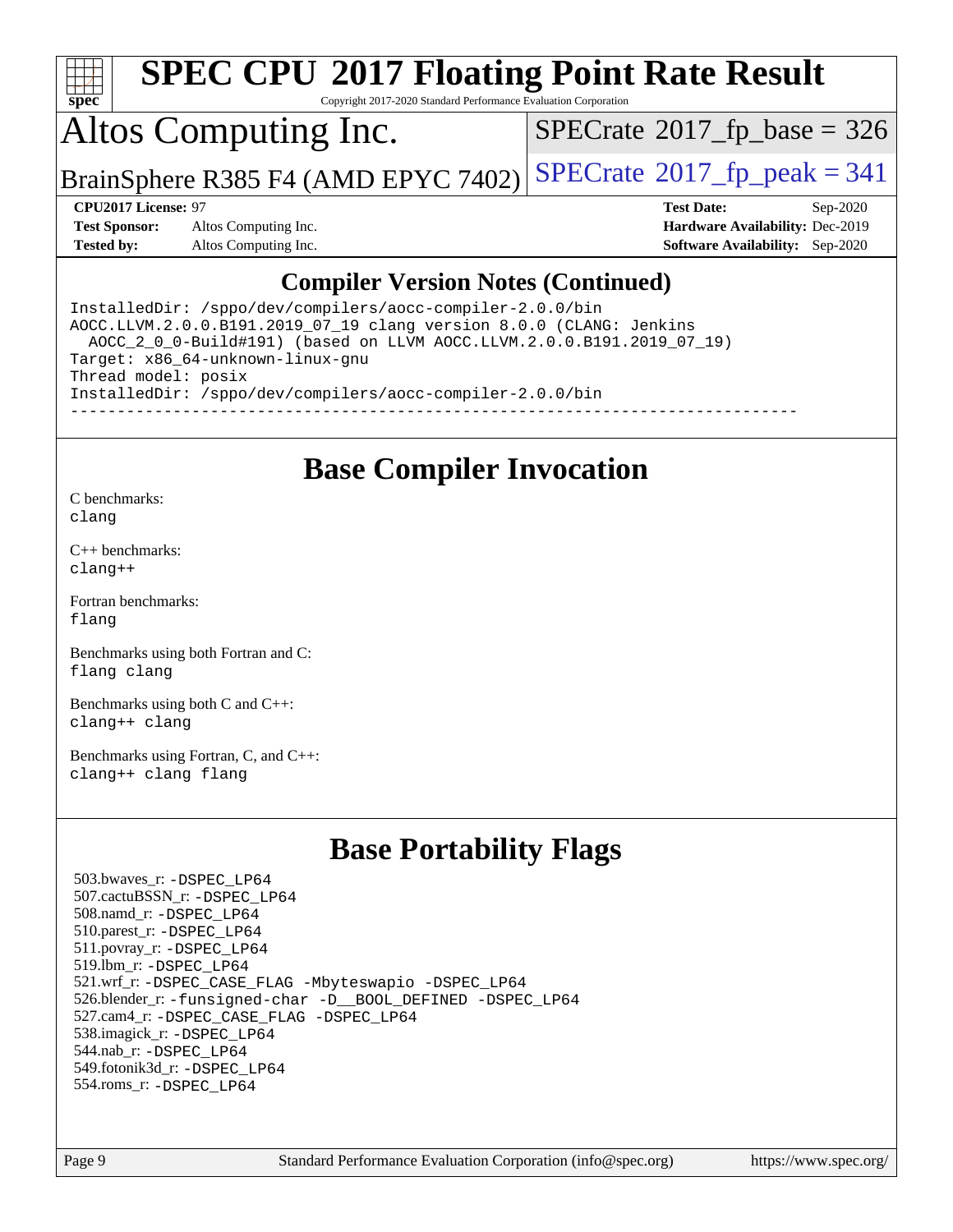| <b>SPEC CPU®2017 Floating Point Rate Result</b><br>Spec<br>Copyright 2017-2020 Standard Performance Evaluation Corporation                                                                                                                                                                                                                                                                                                                                                                                                                                                                                                                      |                                                                                                            |  |  |  |
|-------------------------------------------------------------------------------------------------------------------------------------------------------------------------------------------------------------------------------------------------------------------------------------------------------------------------------------------------------------------------------------------------------------------------------------------------------------------------------------------------------------------------------------------------------------------------------------------------------------------------------------------------|------------------------------------------------------------------------------------------------------------|--|--|--|
| Altos Computing Inc.                                                                                                                                                                                                                                                                                                                                                                                                                                                                                                                                                                                                                            | $SPECrate$ <sup>®</sup> 2017_fp_base = 326                                                                 |  |  |  |
| BrainSphere R385 F4 (AMD EPYC 7402)                                                                                                                                                                                                                                                                                                                                                                                                                                                                                                                                                                                                             | $SPECrate^{\circ}2017$ _fp_peak = 341                                                                      |  |  |  |
| CPU2017 License: 97<br><b>Test Sponsor:</b><br>Altos Computing Inc.<br><b>Tested by:</b><br>Altos Computing Inc.                                                                                                                                                                                                                                                                                                                                                                                                                                                                                                                                | <b>Test Date:</b><br>Sep-2020<br>Hardware Availability: Dec-2019<br><b>Software Availability:</b> Sep-2020 |  |  |  |
| <b>Base Optimization Flags</b>                                                                                                                                                                                                                                                                                                                                                                                                                                                                                                                                                                                                                  |                                                                                                            |  |  |  |
| C benchmarks:<br>-flto -Wl,-mllvm -Wl,-function-specialize<br>-Wl,-mllvm -Wl,-region-vectorize -Wl,-mllvm -Wl,-vector-library=LIBMVEC<br>-Wl,-mllvm -Wl,-reduce-array-computations=3 -03 -ffast-math<br>-march=znver2 -fstruct-layout=3 -mllvm -unroll-threshold=50<br>-fremap-arrays -mllvm -function-specialize -mllvm -enable-gvn-hoist<br>-mllvm -reduce-array-computations=3 -mllvm -global-vectorize-slp<br>-mllvm -vector-library=LIBMVEC -mllvm -inline-threshold=1000<br>-flv-function-specialization -z muldefs -lmvec -lamdlibm -ljemalloc<br>-lflang                                                                                |                                                                                                            |  |  |  |
| $C++$ benchmarks:<br>-std=c++98 -flto -Wl,-mllvm -Wl,-function-specialize<br>-Wl,-mllvm -Wl,-region-vectorize -Wl,-mllvm -Wl,-vector-library=LIBMVEC<br>-Wl,-mllvm -Wl,-reduce-array-computations=3<br>-Wl,-mllvm -Wl,-suppress-fmas -O3 -ffast-math -march=znver2<br>-mllvm -loop-unswitch-threshold=200000 -mllvm -vector-library=LIBMVEC<br>-mllvm -unroll-threshold=100 -flv-function-specialization<br>-mllvm -enable-partial-unswitch -z muldefs -lmvec -lamdlibm<br>-ljemalloc -lflang                                                                                                                                                   |                                                                                                            |  |  |  |
| Fortran benchmarks:<br>-flto -Wl,-mllvm -Wl,-function-specialize<br>-Wl,-mllvm -Wl,-region-vectorize -Wl,-mllvm -Wl,-vector-library=LIBMVEC<br>-Wl,-mllvm -Wl,-reduce-array-computations=3 -03 -march=znver2<br>-funroll-loops -Mrecursive -mllvm -vector-library=LIBMVEC -z muldefs<br>-Kieee -fno-finite-math-only -lmvec -lamdlibm -ljemalloc -lflang                                                                                                                                                                                                                                                                                        |                                                                                                            |  |  |  |
| Benchmarks using both Fortran and C:<br>-flto -Wl,-mllvm -Wl,-function-specialize<br>-Wl,-mllvm -Wl,-region-vectorize -Wl,-mllvm -Wl,-vector-library=LIBMVEC<br>-Wl,-mllvm -Wl,-reduce-array-computations=3 -03 -ffast-math<br>-march=znver2 -fstruct-layout=3 -mllvm -unroll-threshold=50<br>-fremap-arrays -mllvm -function-specialize -mllvm -enable-gvn-hoist<br>-mllvm -reduce-array-computations=3 -mllvm -global-vectorize-slp<br>-mllvm -vector-library=LIBMVEC -mllvm -inline-threshold=1000<br>-flv-function-specialization -funroll-loops -Mrecursive -z muldefs<br>-Kieee -fno-finite-math-only -lmvec -lamdlibm -ljemalloc -lflang |                                                                                                            |  |  |  |
| Benchmarks using both C and C++:<br>-std=c++98 -flto -Wl,-mllvm -Wl,-function-specialize<br>-Wl,-mllvm -Wl,-region-vectorize -Wl,-mllvm -Wl,-vector-library=LIBMVEC<br>-Wl,-mllvm -Wl,-reduce-array-computations=3<br>-Wl,-mllvm -Wl,-suppress-fmas -O3 -ffast-math -march=znver2<br>-fstruct-layout=3 -mllvm -unroll-threshold=50 -fremap-arrays<br>-mllvm -function-specialize -mllvm -enable-gvn-hoist                                                                                                                                                                                                                                       |                                                                                                            |  |  |  |
| (Continued on next page)                                                                                                                                                                                                                                                                                                                                                                                                                                                                                                                                                                                                                        |                                                                                                            |  |  |  |
| Page 10<br>Standard Performance Evaluation Corporation (info@spec.org)                                                                                                                                                                                                                                                                                                                                                                                                                                                                                                                                                                          | https://www.spec.org/                                                                                      |  |  |  |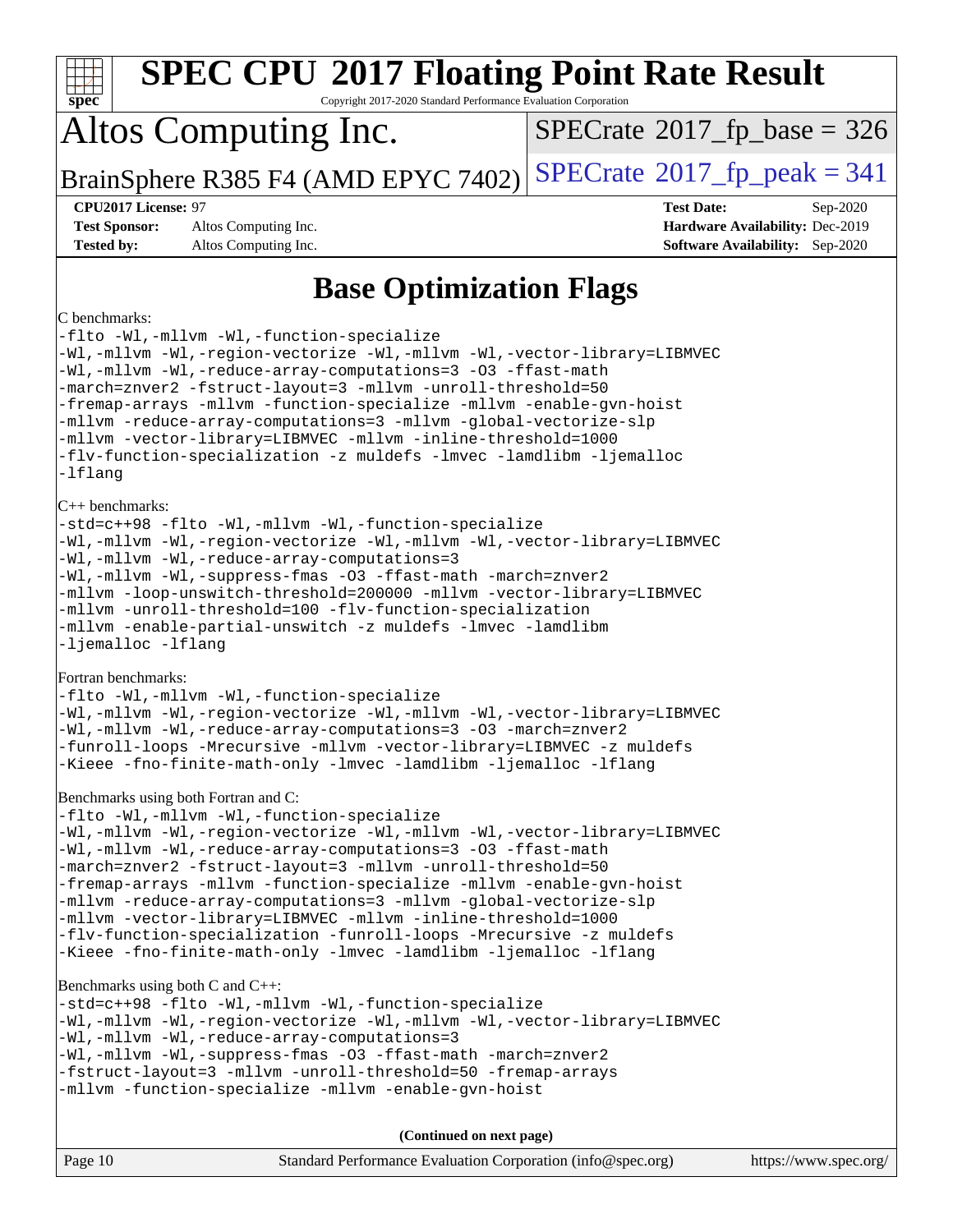

Copyright 2017-2020 Standard Performance Evaluation Corporation

## Altos Computing Inc.

 $SPECTate$ <sup>®</sup>[2017\\_fp\\_base =](http://www.spec.org/auto/cpu2017/Docs/result-fields.html#SPECrate2017fpbase) 326

BrainSphere R385 F4 (AMD EPYC 7402) [SPECrate](http://www.spec.org/auto/cpu2017/Docs/result-fields.html#SPECrate2017fppeak)®[2017\\_fp\\_peak = 3](http://www.spec.org/auto/cpu2017/Docs/result-fields.html#SPECrate2017fppeak)41

**[Test Sponsor:](http://www.spec.org/auto/cpu2017/Docs/result-fields.html#TestSponsor)** Altos Computing Inc. **[Hardware Availability:](http://www.spec.org/auto/cpu2017/Docs/result-fields.html#HardwareAvailability)** Dec-2019 **[Tested by:](http://www.spec.org/auto/cpu2017/Docs/result-fields.html#Testedby)** Altos Computing Inc. **[Software Availability:](http://www.spec.org/auto/cpu2017/Docs/result-fields.html#SoftwareAvailability)** Sep-2020

**[CPU2017 License:](http://www.spec.org/auto/cpu2017/Docs/result-fields.html#CPU2017License)** 97 **[Test Date:](http://www.spec.org/auto/cpu2017/Docs/result-fields.html#TestDate)** Sep-2020

### **[Base Optimization Flags \(Continued\)](http://www.spec.org/auto/cpu2017/Docs/result-fields.html#BaseOptimizationFlags)**

[Benchmarks using both C and C++](http://www.spec.org/auto/cpu2017/Docs/result-fields.html#BenchmarksusingbothCandCXX) (continued):

[-mllvm -reduce-array-computations=3](http://www.spec.org/cpu2017/results/res2020q4/cpu2017-20200918-24012.flags.html#user_CC_CXXbase_F-reduce-array-computations_aceadb8604558b566e0e3a0d7a3c1533923dd1fa0889614e16288028922629a28d5695c24d3b3be4306b1e311c54317dfffe3a2e57fbcaabc737a1798de39145) [-mllvm -global-vectorize-slp](http://www.spec.org/cpu2017/results/res2020q4/cpu2017-20200918-24012.flags.html#user_CC_CXXbase_F-global-vectorize-slp_a3935e8627af4ced727033b1ffd4db27f4d541a363d28d82bf4c2925fb3a0fd4115d6e42d13a2829f9e024d6608eb67a85cb49770f2da5c5ac8dbc737afad603) [-mllvm -vector-library=LIBMVEC](http://www.spec.org/cpu2017/results/res2020q4/cpu2017-20200918-24012.flags.html#user_CC_CXXbase_F-use-vector-library_e584e20b4f7ec96aa109254b65d8e01d864f3d68580371b9d93ed7c338191d4cfce20c3c864632264effc6bbe4c7c38153d02096a342ee92501c4a53204a7871) [-mllvm -inline-threshold=1000](http://www.spec.org/cpu2017/results/res2020q4/cpu2017-20200918-24012.flags.html#user_CC_CXXbase_dragonegg-llvm-inline-threshold_b7832241b0a6397e4ecdbaf0eb7defdc10f885c2a282fa3240fdc99844d543fda39cf8a4a9dccf68cf19b5438ac3b455264f478df15da0f4988afa40d8243bab) [-flv-function-specialization](http://www.spec.org/cpu2017/results/res2020q4/cpu2017-20200918-24012.flags.html#user_CC_CXXbase_F-flv-function-specialization) [-mllvm -loop-unswitch-threshold=200000](http://www.spec.org/cpu2017/results/res2020q4/cpu2017-20200918-24012.flags.html#user_CC_CXXbase_F-loop-unswitch-threshold_f9a82ae3270e55b5fbf79d0d96ee93606b73edbbe527d20b18b7bff1a3a146ad50cfc7454c5297978340ae9213029016a7d16221274d672d3f7f42ed25274e1d) [-mllvm -unroll-threshold=100](http://www.spec.org/cpu2017/results/res2020q4/cpu2017-20200918-24012.flags.html#user_CC_CXXbase_F-unroll-threshold_2755d0c78138845d361fa1543e3a063fffa198df9b3edf0cfb856bbc88a81e1769b12ac7a550c5d35197be55360db1a3f95a8d1304df999456cabf5120c45168) [-mllvm -enable-partial-unswitch](http://www.spec.org/cpu2017/results/res2020q4/cpu2017-20200918-24012.flags.html#user_CC_CXXbase_F-enable-partial-unswitch_6e1c33f981d77963b1eaf834973128a7f33ce3f8e27f54689656697a35e89dcc875281e0e6283d043e32f367dcb605ba0e307a92e830f7e326789fa6c61b35d3) [-z muldefs](http://www.spec.org/cpu2017/results/res2020q4/cpu2017-20200918-24012.flags.html#user_CC_CXXbase_aocc-muldefs) [-lmvec](http://www.spec.org/cpu2017/results/res2020q4/cpu2017-20200918-24012.flags.html#user_CC_CXXbase_F-lmvec) [-lamdlibm](http://www.spec.org/cpu2017/results/res2020q4/cpu2017-20200918-24012.flags.html#user_CC_CXXbase_F-lamdlibm) [-ljemalloc](http://www.spec.org/cpu2017/results/res2020q4/cpu2017-20200918-24012.flags.html#user_CC_CXXbase_jemalloc-lib) [-lflang](http://www.spec.org/cpu2017/results/res2020q4/cpu2017-20200918-24012.flags.html#user_CC_CXXbase_F-lflang)

[Benchmarks using Fortran, C, and C++:](http://www.spec.org/auto/cpu2017/Docs/result-fields.html#BenchmarksusingFortranCandCXX)

[-std=c++98](http://www.spec.org/cpu2017/results/res2020q4/cpu2017-20200918-24012.flags.html#user_CC_CXX_FCbase_std-cpp) [-flto](http://www.spec.org/cpu2017/results/res2020q4/cpu2017-20200918-24012.flags.html#user_CC_CXX_FCbase_aocc-flto) [-Wl,-mllvm -Wl,-function-specialize](http://www.spec.org/cpu2017/results/res2020q4/cpu2017-20200918-24012.flags.html#user_CC_CXX_FCbase_F-function-specialize_7e7e661e57922243ee67c9a1251cb8910e607325179a0ce7f2884e09a6f5d4a5ef0ae4f37e8a2a11c95fc48e931f06dc2b6016f14b511fcb441e048bef1b065a) [-Wl,-mllvm -Wl,-region-vectorize](http://www.spec.org/cpu2017/results/res2020q4/cpu2017-20200918-24012.flags.html#user_CC_CXX_FCbase_F-region-vectorize_fb6c6b5aa293c88efc6c7c2b52b20755e943585b1fe8658c35afef78727fff56e1a56891413c30e36b8e2a6f9a71126986319243e80eb6110b78b288f533c52b) [-Wl,-mllvm -Wl,-vector-library=LIBMVEC](http://www.spec.org/cpu2017/results/res2020q4/cpu2017-20200918-24012.flags.html#user_CC_CXX_FCbase_F-use-vector-library_0a14b27fae317f283640384a31f7bfcc2bd4c1d0b5cfc618a3a430800c9b20217b00f61303eff223a3251b4f06ffbc9739dc5296db9d1fbb9ad24a3939d86d66) [-Wl,-mllvm -Wl,-reduce-array-computations=3](http://www.spec.org/cpu2017/results/res2020q4/cpu2017-20200918-24012.flags.html#user_CC_CXX_FCbase_F-reduce-array-computations_b882aefe7a5dda4e33149f6299762b9a720dace3e498e13756f4c04e5a19edf5315c1f3993de2e61ec41e8c206231f84e05da7040e1bb5d69ba27d10a12507e4) [-Wl,-mllvm -Wl,-suppress-fmas](http://www.spec.org/cpu2017/results/res2020q4/cpu2017-20200918-24012.flags.html#user_CC_CXX_FCbase_F-suppress-fmas_f00f00630e4a059e8af9c161e9bbf420bcf19890a7f99d5933525e66aa4b0bb3ab2339d2b12d97d3a5f5d271e839fe9c109938e91fe06230fb53651590cfa1e8) [-O3](http://www.spec.org/cpu2017/results/res2020q4/cpu2017-20200918-24012.flags.html#user_CC_CXX_FCbase_F-O3) [-ffast-math](http://www.spec.org/cpu2017/results/res2020q4/cpu2017-20200918-24012.flags.html#user_CC_CXX_FCbase_aocc-ffast-math) [-march=znver2](http://www.spec.org/cpu2017/results/res2020q4/cpu2017-20200918-24012.flags.html#user_CC_CXX_FCbase_aocc-march_3e2e19cff2eeef60c5d90b059483627c9ea47eca6d66670dbd53f9185f6439e27eb5e104cf773e9e8ab18c8842ce63e461a3e948d0214bd567ef3ade411bf467) [-fstruct-layout=3](http://www.spec.org/cpu2017/results/res2020q4/cpu2017-20200918-24012.flags.html#user_CC_CXX_FCbase_F-struct-layout) [-mllvm -unroll-threshold=50](http://www.spec.org/cpu2017/results/res2020q4/cpu2017-20200918-24012.flags.html#user_CC_CXX_FCbase_F-unroll-threshold_458874500b2c105d6d5cb4d7a611c40e2b16e9e3d26b355fea72d644c3673b4de4b3932662f0ed3dbec75c491a13da2d2ca81180bd779dc531083ef1e1e549dc) [-fremap-arrays](http://www.spec.org/cpu2017/results/res2020q4/cpu2017-20200918-24012.flags.html#user_CC_CXX_FCbase_F-fremap-arrays) [-mllvm -function-specialize](http://www.spec.org/cpu2017/results/res2020q4/cpu2017-20200918-24012.flags.html#user_CC_CXX_FCbase_F-function-specialize_233b3bdba86027f1b094368157e481c5bc59f40286dc25bfadc1858dcd5745c24fd30d5f188710db7fea399bcc9f44a80b3ce3aacc70a8870250c3ae5e1f35b8) [-mllvm -enable-gvn-hoist](http://www.spec.org/cpu2017/results/res2020q4/cpu2017-20200918-24012.flags.html#user_CC_CXX_FCbase_F-enable-gvn-hoist_e5856354646dd6ca1333a0ad99b817e4cf8932b91b82809fd8fd47ceff7b22a89eba5c98fd3e3fa5200368fd772cec3dd56abc3c8f7b655a71b9f9848dddedd5) [-mllvm -reduce-array-computations=3](http://www.spec.org/cpu2017/results/res2020q4/cpu2017-20200918-24012.flags.html#user_CC_CXX_FCbase_F-reduce-array-computations_aceadb8604558b566e0e3a0d7a3c1533923dd1fa0889614e16288028922629a28d5695c24d3b3be4306b1e311c54317dfffe3a2e57fbcaabc737a1798de39145) [-mllvm -global-vectorize-slp](http://www.spec.org/cpu2017/results/res2020q4/cpu2017-20200918-24012.flags.html#user_CC_CXX_FCbase_F-global-vectorize-slp_a3935e8627af4ced727033b1ffd4db27f4d541a363d28d82bf4c2925fb3a0fd4115d6e42d13a2829f9e024d6608eb67a85cb49770f2da5c5ac8dbc737afad603) [-mllvm -vector-library=LIBMVEC](http://www.spec.org/cpu2017/results/res2020q4/cpu2017-20200918-24012.flags.html#user_CC_CXX_FCbase_F-use-vector-library_e584e20b4f7ec96aa109254b65d8e01d864f3d68580371b9d93ed7c338191d4cfce20c3c864632264effc6bbe4c7c38153d02096a342ee92501c4a53204a7871) [-mllvm -inline-threshold=1000](http://www.spec.org/cpu2017/results/res2020q4/cpu2017-20200918-24012.flags.html#user_CC_CXX_FCbase_dragonegg-llvm-inline-threshold_b7832241b0a6397e4ecdbaf0eb7defdc10f885c2a282fa3240fdc99844d543fda39cf8a4a9dccf68cf19b5438ac3b455264f478df15da0f4988afa40d8243bab) [-flv-function-specialization](http://www.spec.org/cpu2017/results/res2020q4/cpu2017-20200918-24012.flags.html#user_CC_CXX_FCbase_F-flv-function-specialization) [-mllvm -loop-unswitch-threshold=200000](http://www.spec.org/cpu2017/results/res2020q4/cpu2017-20200918-24012.flags.html#user_CC_CXX_FCbase_F-loop-unswitch-threshold_f9a82ae3270e55b5fbf79d0d96ee93606b73edbbe527d20b18b7bff1a3a146ad50cfc7454c5297978340ae9213029016a7d16221274d672d3f7f42ed25274e1d) [-mllvm -unroll-threshold=100](http://www.spec.org/cpu2017/results/res2020q4/cpu2017-20200918-24012.flags.html#user_CC_CXX_FCbase_F-unroll-threshold_2755d0c78138845d361fa1543e3a063fffa198df9b3edf0cfb856bbc88a81e1769b12ac7a550c5d35197be55360db1a3f95a8d1304df999456cabf5120c45168) [-mllvm -enable-partial-unswitch](http://www.spec.org/cpu2017/results/res2020q4/cpu2017-20200918-24012.flags.html#user_CC_CXX_FCbase_F-enable-partial-unswitch_6e1c33f981d77963b1eaf834973128a7f33ce3f8e27f54689656697a35e89dcc875281e0e6283d043e32f367dcb605ba0e307a92e830f7e326789fa6c61b35d3) [-funroll-loops](http://www.spec.org/cpu2017/results/res2020q4/cpu2017-20200918-24012.flags.html#user_CC_CXX_FCbase_aocc-unroll-loops) [-Mrecursive](http://www.spec.org/cpu2017/results/res2020q4/cpu2017-20200918-24012.flags.html#user_CC_CXX_FCbase_F-mrecursive_20a145d63f12d5750a899e17d4450b5b8b40330a9bb4af13688ca650e6fb30857bbbe44fb35cdbb895df6e5b2769de0a0d7659f51ff17acfbef6febafec4023f) [-z muldefs](http://www.spec.org/cpu2017/results/res2020q4/cpu2017-20200918-24012.flags.html#user_CC_CXX_FCbase_aocc-muldefs) [-Kieee](http://www.spec.org/cpu2017/results/res2020q4/cpu2017-20200918-24012.flags.html#user_CC_CXX_FCbase_F-kieee) [-fno-finite-math-only](http://www.spec.org/cpu2017/results/res2020q4/cpu2017-20200918-24012.flags.html#user_CC_CXX_FCbase_aocc-fno-finite-math-only) [-lmvec](http://www.spec.org/cpu2017/results/res2020q4/cpu2017-20200918-24012.flags.html#user_CC_CXX_FCbase_F-lmvec) [-lamdlibm](http://www.spec.org/cpu2017/results/res2020q4/cpu2017-20200918-24012.flags.html#user_CC_CXX_FCbase_F-lamdlibm) [-ljemalloc](http://www.spec.org/cpu2017/results/res2020q4/cpu2017-20200918-24012.flags.html#user_CC_CXX_FCbase_jemalloc-lib) [-lflang](http://www.spec.org/cpu2017/results/res2020q4/cpu2017-20200918-24012.flags.html#user_CC_CXX_FCbase_F-lflang)

### **[Peak Compiler Invocation](http://www.spec.org/auto/cpu2017/Docs/result-fields.html#PeakCompilerInvocation)**

[C benchmarks](http://www.spec.org/auto/cpu2017/Docs/result-fields.html#Cbenchmarks): [clang](http://www.spec.org/cpu2017/results/res2020q4/cpu2017-20200918-24012.flags.html#user_CCpeak_clang-c)

[C++ benchmarks:](http://www.spec.org/auto/cpu2017/Docs/result-fields.html#CXXbenchmarks) [clang++](http://www.spec.org/cpu2017/results/res2020q4/cpu2017-20200918-24012.flags.html#user_CXXpeak_clang-cpp)

[Fortran benchmarks](http://www.spec.org/auto/cpu2017/Docs/result-fields.html#Fortranbenchmarks): [flang](http://www.spec.org/cpu2017/results/res2020q4/cpu2017-20200918-24012.flags.html#user_FCpeak_flang)

[Benchmarks using both Fortran and C](http://www.spec.org/auto/cpu2017/Docs/result-fields.html#BenchmarksusingbothFortranandC): [flang](http://www.spec.org/cpu2017/results/res2020q4/cpu2017-20200918-24012.flags.html#user_CC_FCpeak_flang) [clang](http://www.spec.org/cpu2017/results/res2020q4/cpu2017-20200918-24012.flags.html#user_CC_FCpeak_clang-c)

[Benchmarks using both C and C++](http://www.spec.org/auto/cpu2017/Docs/result-fields.html#BenchmarksusingbothCandCXX): [clang++](http://www.spec.org/cpu2017/results/res2020q4/cpu2017-20200918-24012.flags.html#user_CC_CXXpeak_clang-cpp) [clang](http://www.spec.org/cpu2017/results/res2020q4/cpu2017-20200918-24012.flags.html#user_CC_CXXpeak_clang-c)

[Benchmarks using Fortran, C, and C++:](http://www.spec.org/auto/cpu2017/Docs/result-fields.html#BenchmarksusingFortranCandCXX) [clang++](http://www.spec.org/cpu2017/results/res2020q4/cpu2017-20200918-24012.flags.html#user_CC_CXX_FCpeak_clang-cpp) [clang](http://www.spec.org/cpu2017/results/res2020q4/cpu2017-20200918-24012.flags.html#user_CC_CXX_FCpeak_clang-c) [flang](http://www.spec.org/cpu2017/results/res2020q4/cpu2017-20200918-24012.flags.html#user_CC_CXX_FCpeak_flang)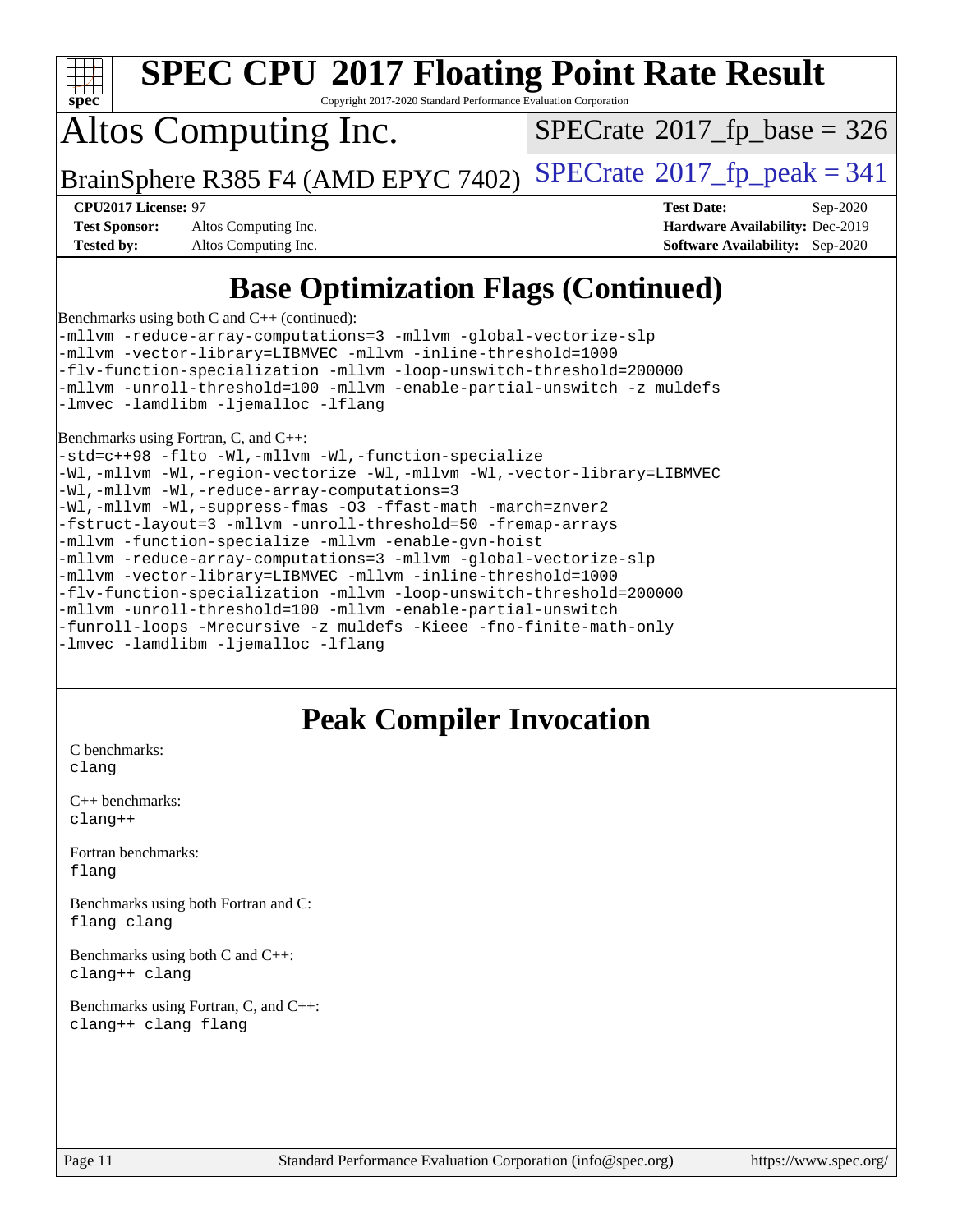

Copyright 2017-2020 Standard Performance Evaluation Corporation

## Altos Computing Inc.

 $SPECTate$ <sup>®</sup>[2017\\_fp\\_base =](http://www.spec.org/auto/cpu2017/Docs/result-fields.html#SPECrate2017fpbase) 326

BrainSphere R385 F4 (AMD EPYC 7402) [SPECrate](http://www.spec.org/auto/cpu2017/Docs/result-fields.html#SPECrate2017fppeak)®[2017\\_fp\\_peak = 3](http://www.spec.org/auto/cpu2017/Docs/result-fields.html#SPECrate2017fppeak)41

**[Test Sponsor:](http://www.spec.org/auto/cpu2017/Docs/result-fields.html#TestSponsor)** Altos Computing Inc. **[Hardware Availability:](http://www.spec.org/auto/cpu2017/Docs/result-fields.html#HardwareAvailability)** Dec-2019

**[CPU2017 License:](http://www.spec.org/auto/cpu2017/Docs/result-fields.html#CPU2017License)** 97 **[Test Date:](http://www.spec.org/auto/cpu2017/Docs/result-fields.html#TestDate)** Sep-2020 **[Tested by:](http://www.spec.org/auto/cpu2017/Docs/result-fields.html#Testedby)** Altos Computing Inc. **[Software Availability:](http://www.spec.org/auto/cpu2017/Docs/result-fields.html#SoftwareAvailability)** Sep-2020

### **[Peak Portability Flags](http://www.spec.org/auto/cpu2017/Docs/result-fields.html#PeakPortabilityFlags)**

Same as Base Portability Flags

### **[Peak Optimization Flags](http://www.spec.org/auto/cpu2017/Docs/result-fields.html#PeakOptimizationFlags)**

[C benchmarks](http://www.spec.org/auto/cpu2017/Docs/result-fields.html#Cbenchmarks):

```
-flto -Wl,-mllvm -Wl,-function-specialize
-Wl,-mllvm -Wl,-region-vectorize -Wl,-mllvm -Wl,-vector-library=LIBMVEC
-Wl,-mllvm -Wl,-reduce-array-computations=3 -Ofast -march=znver2
-mno-sse4a -fstruct-layout=5 -mllvm -vectorize-memory-aggressively
-mllvm -function-specialize -mllvm -enable-gvn-hoist
-mllvm -unroll-threshold=50 -fremap-arrays
-mllvm -vector-library=LIBMVEC -mllvm -reduce-array-computations=3
-mllvm -global-vectorize-slp -mllvm -inline-threshold=1000
-flv-function-specialization -lmvec -lamdlibm -ljemalloc -lflang
```
[C++ benchmarks:](http://www.spec.org/auto/cpu2017/Docs/result-fields.html#CXXbenchmarks)

```
 508.namd_r: -std=c++98 -flto -Wl,-mllvm -Wl,-function-specialize
-Wl,-mllvm -Wl,-region-vectorize
-Wl,-mllvm -Wl,-vector-library=LIBMVEC
-Wl,-mllvm -Wl,-reduce-array-computations=3 -Ofast
-march=znver2 -flv-function-specialization
-mllvm -unroll-threshold=100
-mllvm -enable-partial-unswitch
-mllvm -loop-unswitch-threshold=200000
-mllvm -vector-library=LIBMVEC
-mllvm -inline-threshold=1000 -lmvec -lamdlibm -ljemalloc
-lflang
 510.parest_r: -std=c++98 -flto -Wl,-mllvm -Wl,-function-specialize
-Wl,-mllvm -Wl,-region-vectorize
-Wl,-mllvm -Wl,-vector-library=LIBMVEC
-Wl,-mllvm -Wl,-reduce-array-computations=3
-Wl,-mllvm -Wl,-suppress-fmas -Ofast -march=znver2
-flv-function-specialization -mllvm -unroll-threshold=100
-mllvm -enable-partial-unswitch
-mllvm -loop-unswitch-threshold=200000
-mllvm -vector-library=LIBMVEC
-mllvm -inline-threshold=1000 -lmvec -lamdlibm -ljemalloc
-lflang
```
[Fortran benchmarks](http://www.spec.org/auto/cpu2017/Docs/result-fields.html#Fortranbenchmarks):

**(Continued on next page)**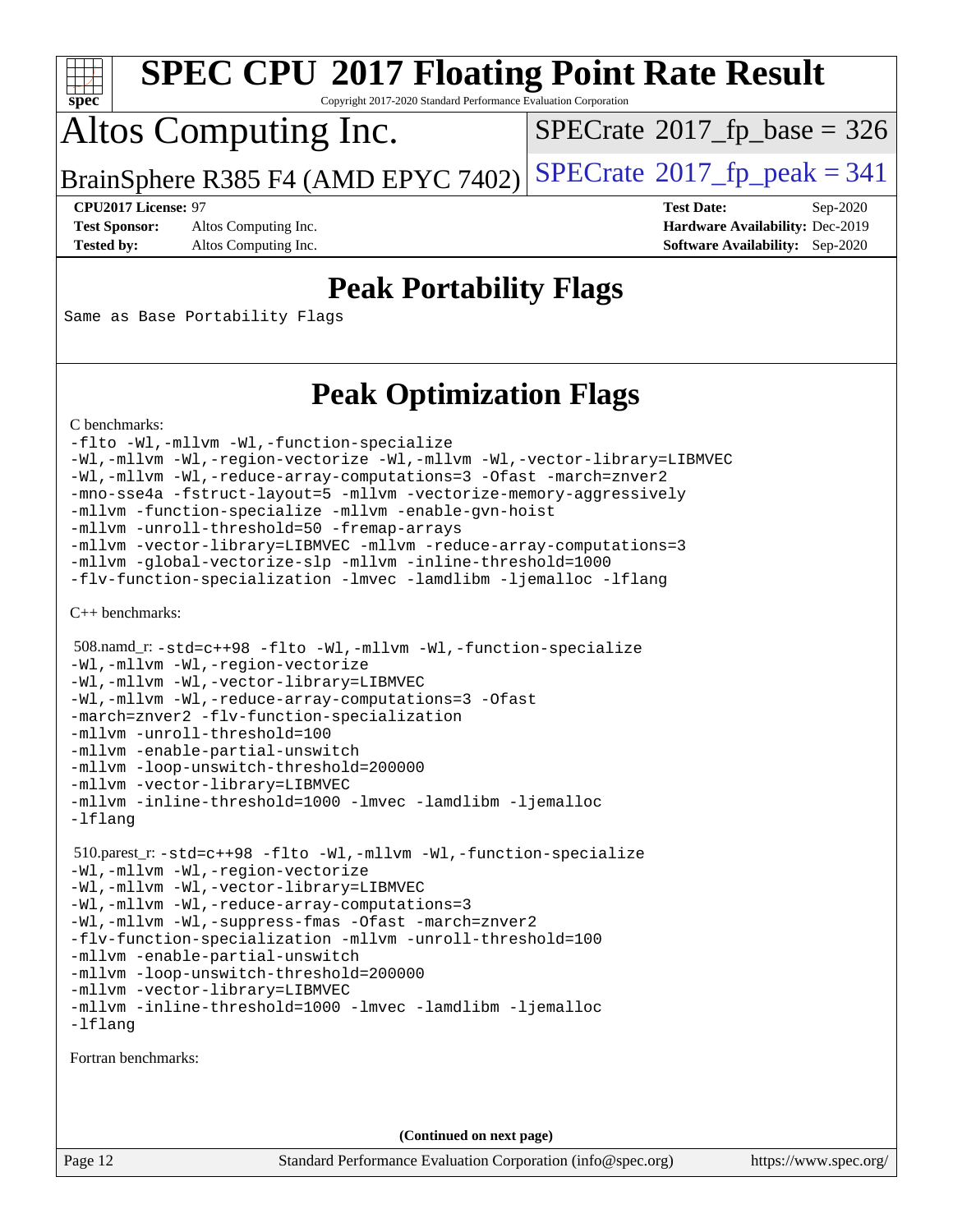

Copyright 2017-2020 Standard Performance Evaluation Corporation

## Altos Computing Inc.

 $SPECTate$ <sup>®</sup>[2017\\_fp\\_base =](http://www.spec.org/auto/cpu2017/Docs/result-fields.html#SPECrate2017fpbase) 326

BrainSphere R385 F4 (AMD EPYC 7402) [SPECrate](http://www.spec.org/auto/cpu2017/Docs/result-fields.html#SPECrate2017fppeak)®[2017\\_fp\\_peak = 3](http://www.spec.org/auto/cpu2017/Docs/result-fields.html#SPECrate2017fppeak)41

**[Test Sponsor:](http://www.spec.org/auto/cpu2017/Docs/result-fields.html#TestSponsor)** Altos Computing Inc. **[Hardware Availability:](http://www.spec.org/auto/cpu2017/Docs/result-fields.html#HardwareAvailability)** Dec-2019 **[Tested by:](http://www.spec.org/auto/cpu2017/Docs/result-fields.html#Testedby)** Altos Computing Inc. **[Software Availability:](http://www.spec.org/auto/cpu2017/Docs/result-fields.html#SoftwareAvailability)** Sep-2020

**[CPU2017 License:](http://www.spec.org/auto/cpu2017/Docs/result-fields.html#CPU2017License)** 97 **[Test Date:](http://www.spec.org/auto/cpu2017/Docs/result-fields.html#TestDate)** Sep-2020

### **[Peak Optimization Flags \(Continued\)](http://www.spec.org/auto/cpu2017/Docs/result-fields.html#PeakOptimizationFlags)**

Page 13 Standard Performance Evaluation Corporation [\(info@spec.org\)](mailto:info@spec.org) <https://www.spec.org/> 503.bwaves\_r: [-flto](http://www.spec.org/cpu2017/results/res2020q4/cpu2017-20200918-24012.flags.html#user_peakFOPTIMIZELDFLAGS503_bwaves_r_aocc-flto) [-Wl,-mllvm -Wl,-function-specialize](http://www.spec.org/cpu2017/results/res2020q4/cpu2017-20200918-24012.flags.html#user_peakLDFLAGS503_bwaves_r_F-function-specialize_7e7e661e57922243ee67c9a1251cb8910e607325179a0ce7f2884e09a6f5d4a5ef0ae4f37e8a2a11c95fc48e931f06dc2b6016f14b511fcb441e048bef1b065a) [-Wl,-mllvm -Wl,-region-vectorize](http://www.spec.org/cpu2017/results/res2020q4/cpu2017-20200918-24012.flags.html#user_peakLDFLAGS503_bwaves_r_F-region-vectorize_fb6c6b5aa293c88efc6c7c2b52b20755e943585b1fe8658c35afef78727fff56e1a56891413c30e36b8e2a6f9a71126986319243e80eb6110b78b288f533c52b) [-Wl,-mllvm -Wl,-vector-library=LIBMVEC](http://www.spec.org/cpu2017/results/res2020q4/cpu2017-20200918-24012.flags.html#user_peakLDFLAGS503_bwaves_r_F-use-vector-library_0a14b27fae317f283640384a31f7bfcc2bd4c1d0b5cfc618a3a430800c9b20217b00f61303eff223a3251b4f06ffbc9739dc5296db9d1fbb9ad24a3939d86d66) [-Wl,-mllvm -Wl,-reduce-array-computations=3](http://www.spec.org/cpu2017/results/res2020q4/cpu2017-20200918-24012.flags.html#user_peakLDFLAGS503_bwaves_r_F-reduce-array-computations_b882aefe7a5dda4e33149f6299762b9a720dace3e498e13756f4c04e5a19edf5315c1f3993de2e61ec41e8c206231f84e05da7040e1bb5d69ba27d10a12507e4) [-O3](http://www.spec.org/cpu2017/results/res2020q4/cpu2017-20200918-24012.flags.html#user_peakFOPTIMIZE503_bwaves_r_F-O3) [-march=znver2](http://www.spec.org/cpu2017/results/res2020q4/cpu2017-20200918-24012.flags.html#user_peakFOPTIMIZE503_bwaves_r_aocc-march_3e2e19cff2eeef60c5d90b059483627c9ea47eca6d66670dbd53f9185f6439e27eb5e104cf773e9e8ab18c8842ce63e461a3e948d0214bd567ef3ade411bf467) [-funroll-loops](http://www.spec.org/cpu2017/results/res2020q4/cpu2017-20200918-24012.flags.html#user_peakFOPTIMIZE503_bwaves_r_aocc-unroll-loops) [-Mrecursive](http://www.spec.org/cpu2017/results/res2020q4/cpu2017-20200918-24012.flags.html#user_peakFOPTIMIZE503_bwaves_r_F-mrecursive_20a145d63f12d5750a899e17d4450b5b8b40330a9bb4af13688ca650e6fb30857bbbe44fb35cdbb895df6e5b2769de0a0d7659f51ff17acfbef6febafec4023f) [-mllvm -vector-library=LIBMVEC](http://www.spec.org/cpu2017/results/res2020q4/cpu2017-20200918-24012.flags.html#user_peakFOPTIMIZE503_bwaves_r_F-use-vector-library_e584e20b4f7ec96aa109254b65d8e01d864f3d68580371b9d93ed7c338191d4cfce20c3c864632264effc6bbe4c7c38153d02096a342ee92501c4a53204a7871) [-Kieee](http://www.spec.org/cpu2017/results/res2020q4/cpu2017-20200918-24012.flags.html#user_peakEXTRA_FFLAGS503_bwaves_r_F-kieee) [-fno-finite-math-only](http://www.spec.org/cpu2017/results/res2020q4/cpu2017-20200918-24012.flags.html#user_peakEXTRA_FFLAGS503_bwaves_r_aocc-fno-finite-math-only) [-lmvec](http://www.spec.org/cpu2017/results/res2020q4/cpu2017-20200918-24012.flags.html#user_peakEXTRA_FLIBSEXTRA_LIBS503_bwaves_r_F-lmvec) [-lamdlibm](http://www.spec.org/cpu2017/results/res2020q4/cpu2017-20200918-24012.flags.html#user_peakEXTRA_FLIBSEXTRA_LIBS503_bwaves_r_F-lamdlibm) [-ljemalloc](http://www.spec.org/cpu2017/results/res2020q4/cpu2017-20200918-24012.flags.html#user_peakEXTRA_LIBS503_bwaves_r_jemalloc-lib) [-lflang](http://www.spec.org/cpu2017/results/res2020q4/cpu2017-20200918-24012.flags.html#user_peakEXTRA_LIBS503_bwaves_r_F-lflang) 549.fotonik3d\_r: Same as 503.bwaves\_r 554.roms\_r: [-flto](http://www.spec.org/cpu2017/results/res2020q4/cpu2017-20200918-24012.flags.html#user_peakFOPTIMIZELDFLAGS554_roms_r_aocc-flto) [-Wl,-mllvm -Wl,-function-specialize](http://www.spec.org/cpu2017/results/res2020q4/cpu2017-20200918-24012.flags.html#user_peakLDFLAGS554_roms_r_F-function-specialize_7e7e661e57922243ee67c9a1251cb8910e607325179a0ce7f2884e09a6f5d4a5ef0ae4f37e8a2a11c95fc48e931f06dc2b6016f14b511fcb441e048bef1b065a) [-Wl,-mllvm -Wl,-region-vectorize](http://www.spec.org/cpu2017/results/res2020q4/cpu2017-20200918-24012.flags.html#user_peakLDFLAGS554_roms_r_F-region-vectorize_fb6c6b5aa293c88efc6c7c2b52b20755e943585b1fe8658c35afef78727fff56e1a56891413c30e36b8e2a6f9a71126986319243e80eb6110b78b288f533c52b) [-Wl,-mllvm -Wl,-vector-library=LIBMVEC](http://www.spec.org/cpu2017/results/res2020q4/cpu2017-20200918-24012.flags.html#user_peakLDFLAGS554_roms_r_F-use-vector-library_0a14b27fae317f283640384a31f7bfcc2bd4c1d0b5cfc618a3a430800c9b20217b00f61303eff223a3251b4f06ffbc9739dc5296db9d1fbb9ad24a3939d86d66) [-Wl,-mllvm -Wl,-reduce-array-computations=3](http://www.spec.org/cpu2017/results/res2020q4/cpu2017-20200918-24012.flags.html#user_peakLDFLAGS554_roms_r_F-reduce-array-computations_b882aefe7a5dda4e33149f6299762b9a720dace3e498e13756f4c04e5a19edf5315c1f3993de2e61ec41e8c206231f84e05da7040e1bb5d69ba27d10a12507e4) [-Wl,-mllvm -Wl,-enable-X86-prefetching](http://www.spec.org/cpu2017/results/res2020q4/cpu2017-20200918-24012.flags.html#user_peakLDFFLAGS554_roms_r_F-enable-X86-prefetching_362de7b2f7f327d498ff3502bcaa6d8937de40fbbc59a600e539433e6b2cb9ea5e30d4a00c3465ce74a160670b5fcaffd57d10fdc90b0d7ee2c6f387a6bf1aee) [-O3](http://www.spec.org/cpu2017/results/res2020q4/cpu2017-20200918-24012.flags.html#user_peakFOPTIMIZE554_roms_r_F-O3) [-march=znver2](http://www.spec.org/cpu2017/results/res2020q4/cpu2017-20200918-24012.flags.html#user_peakFOPTIMIZE554_roms_r_aocc-march_3e2e19cff2eeef60c5d90b059483627c9ea47eca6d66670dbd53f9185f6439e27eb5e104cf773e9e8ab18c8842ce63e461a3e948d0214bd567ef3ade411bf467) [-funroll-loops](http://www.spec.org/cpu2017/results/res2020q4/cpu2017-20200918-24012.flags.html#user_peakFOPTIMIZE554_roms_r_aocc-unroll-loops) [-Mrecursive](http://www.spec.org/cpu2017/results/res2020q4/cpu2017-20200918-24012.flags.html#user_peakFOPTIMIZE554_roms_r_F-mrecursive_20a145d63f12d5750a899e17d4450b5b8b40330a9bb4af13688ca650e6fb30857bbbe44fb35cdbb895df6e5b2769de0a0d7659f51ff17acfbef6febafec4023f) [-mllvm -vector-library=LIBMVEC](http://www.spec.org/cpu2017/results/res2020q4/cpu2017-20200918-24012.flags.html#user_peakFOPTIMIZE554_roms_r_F-use-vector-library_e584e20b4f7ec96aa109254b65d8e01d864f3d68580371b9d93ed7c338191d4cfce20c3c864632264effc6bbe4c7c38153d02096a342ee92501c4a53204a7871) [-Kieee](http://www.spec.org/cpu2017/results/res2020q4/cpu2017-20200918-24012.flags.html#user_peakEXTRA_FFLAGS554_roms_r_F-kieee) [-fno-finite-math-only](http://www.spec.org/cpu2017/results/res2020q4/cpu2017-20200918-24012.flags.html#user_peakEXTRA_FFLAGS554_roms_r_aocc-fno-finite-math-only) [-lmvec](http://www.spec.org/cpu2017/results/res2020q4/cpu2017-20200918-24012.flags.html#user_peakEXTRA_FLIBSEXTRA_LIBS554_roms_r_F-lmvec) [-lamdlibm](http://www.spec.org/cpu2017/results/res2020q4/cpu2017-20200918-24012.flags.html#user_peakEXTRA_FLIBSEXTRA_LIBS554_roms_r_F-lamdlibm) [-ljemalloc](http://www.spec.org/cpu2017/results/res2020q4/cpu2017-20200918-24012.flags.html#user_peakEXTRA_LIBS554_roms_r_jemalloc-lib) [-lflang](http://www.spec.org/cpu2017/results/res2020q4/cpu2017-20200918-24012.flags.html#user_peakEXTRA_LIBS554_roms_r_F-lflang) [Benchmarks using both Fortran and C](http://www.spec.org/auto/cpu2017/Docs/result-fields.html#BenchmarksusingbothFortranandC): [-flto](http://www.spec.org/cpu2017/results/res2020q4/cpu2017-20200918-24012.flags.html#user_CC_FCpeak_aocc-flto) [-Wl,-mllvm -Wl,-function-specialize](http://www.spec.org/cpu2017/results/res2020q4/cpu2017-20200918-24012.flags.html#user_CC_FCpeak_F-function-specialize_7e7e661e57922243ee67c9a1251cb8910e607325179a0ce7f2884e09a6f5d4a5ef0ae4f37e8a2a11c95fc48e931f06dc2b6016f14b511fcb441e048bef1b065a) [-Wl,-mllvm -Wl,-region-vectorize](http://www.spec.org/cpu2017/results/res2020q4/cpu2017-20200918-24012.flags.html#user_CC_FCpeak_F-region-vectorize_fb6c6b5aa293c88efc6c7c2b52b20755e943585b1fe8658c35afef78727fff56e1a56891413c30e36b8e2a6f9a71126986319243e80eb6110b78b288f533c52b) [-Wl,-mllvm -Wl,-vector-library=LIBMVEC](http://www.spec.org/cpu2017/results/res2020q4/cpu2017-20200918-24012.flags.html#user_CC_FCpeak_F-use-vector-library_0a14b27fae317f283640384a31f7bfcc2bd4c1d0b5cfc618a3a430800c9b20217b00f61303eff223a3251b4f06ffbc9739dc5296db9d1fbb9ad24a3939d86d66) [-Wl,-mllvm -Wl,-reduce-array-computations=3](http://www.spec.org/cpu2017/results/res2020q4/cpu2017-20200918-24012.flags.html#user_CC_FCpeak_F-reduce-array-computations_b882aefe7a5dda4e33149f6299762b9a720dace3e498e13756f4c04e5a19edf5315c1f3993de2e61ec41e8c206231f84e05da7040e1bb5d69ba27d10a12507e4) [-Ofast](http://www.spec.org/cpu2017/results/res2020q4/cpu2017-20200918-24012.flags.html#user_CC_FCpeak_aocc-Ofast) [-march=znver2](http://www.spec.org/cpu2017/results/res2020q4/cpu2017-20200918-24012.flags.html#user_CC_FCpeak_aocc-march_3e2e19cff2eeef60c5d90b059483627c9ea47eca6d66670dbd53f9185f6439e27eb5e104cf773e9e8ab18c8842ce63e461a3e948d0214bd567ef3ade411bf467) [-mno-sse4a](http://www.spec.org/cpu2017/results/res2020q4/cpu2017-20200918-24012.flags.html#user_CC_FCpeak_F-mno-sse4a) [-fstruct-layout=5](http://www.spec.org/cpu2017/results/res2020q4/cpu2017-20200918-24012.flags.html#user_CC_FCpeak_F-struct-layout_0de9d3561e9f54a54e0843cce081bd13a08ab3e9a82696f3346606c2e11360c37113781019b02fa128d9f650e68f1ffd209bab5c3a026c1ad23e4e7f60646b23) [-mllvm -vectorize-memory-aggressively](http://www.spec.org/cpu2017/results/res2020q4/cpu2017-20200918-24012.flags.html#user_CC_FCpeak_F-vectorize-memory-aggressively_24b72a4417f50ade9e698c5b3bed87ab456cc6fc8ec6439480cb84f36ad6a3975af6e87206dea402e3871a1464ff3d60bc798e0250f330177ba629a260df1857) [-mllvm -function-specialize](http://www.spec.org/cpu2017/results/res2020q4/cpu2017-20200918-24012.flags.html#user_CC_FCpeak_F-function-specialize_233b3bdba86027f1b094368157e481c5bc59f40286dc25bfadc1858dcd5745c24fd30d5f188710db7fea399bcc9f44a80b3ce3aacc70a8870250c3ae5e1f35b8) [-mllvm -enable-gvn-hoist](http://www.spec.org/cpu2017/results/res2020q4/cpu2017-20200918-24012.flags.html#user_CC_FCpeak_F-enable-gvn-hoist_e5856354646dd6ca1333a0ad99b817e4cf8932b91b82809fd8fd47ceff7b22a89eba5c98fd3e3fa5200368fd772cec3dd56abc3c8f7b655a71b9f9848dddedd5) [-mllvm -unroll-threshold=50](http://www.spec.org/cpu2017/results/res2020q4/cpu2017-20200918-24012.flags.html#user_CC_FCpeak_F-unroll-threshold_458874500b2c105d6d5cb4d7a611c40e2b16e9e3d26b355fea72d644c3673b4de4b3932662f0ed3dbec75c491a13da2d2ca81180bd779dc531083ef1e1e549dc) [-fremap-arrays](http://www.spec.org/cpu2017/results/res2020q4/cpu2017-20200918-24012.flags.html#user_CC_FCpeak_F-fremap-arrays) [-mllvm -vector-library=LIBMVEC](http://www.spec.org/cpu2017/results/res2020q4/cpu2017-20200918-24012.flags.html#user_CC_FCpeak_F-use-vector-library_e584e20b4f7ec96aa109254b65d8e01d864f3d68580371b9d93ed7c338191d4cfce20c3c864632264effc6bbe4c7c38153d02096a342ee92501c4a53204a7871) [-mllvm -reduce-array-computations=3](http://www.spec.org/cpu2017/results/res2020q4/cpu2017-20200918-24012.flags.html#user_CC_FCpeak_F-reduce-array-computations_aceadb8604558b566e0e3a0d7a3c1533923dd1fa0889614e16288028922629a28d5695c24d3b3be4306b1e311c54317dfffe3a2e57fbcaabc737a1798de39145) [-mllvm -global-vectorize-slp](http://www.spec.org/cpu2017/results/res2020q4/cpu2017-20200918-24012.flags.html#user_CC_FCpeak_F-global-vectorize-slp_a3935e8627af4ced727033b1ffd4db27f4d541a363d28d82bf4c2925fb3a0fd4115d6e42d13a2829f9e024d6608eb67a85cb49770f2da5c5ac8dbc737afad603) [-mllvm -inline-threshold=1000](http://www.spec.org/cpu2017/results/res2020q4/cpu2017-20200918-24012.flags.html#user_CC_FCpeak_dragonegg-llvm-inline-threshold_b7832241b0a6397e4ecdbaf0eb7defdc10f885c2a282fa3240fdc99844d543fda39cf8a4a9dccf68cf19b5438ac3b455264f478df15da0f4988afa40d8243bab) [-flv-function-specialization](http://www.spec.org/cpu2017/results/res2020q4/cpu2017-20200918-24012.flags.html#user_CC_FCpeak_F-flv-function-specialization) [-O3](http://www.spec.org/cpu2017/results/res2020q4/cpu2017-20200918-24012.flags.html#user_CC_FCpeak_F-O3) [-funroll-loops](http://www.spec.org/cpu2017/results/res2020q4/cpu2017-20200918-24012.flags.html#user_CC_FCpeak_aocc-unroll-loops) [-Mrecursive](http://www.spec.org/cpu2017/results/res2020q4/cpu2017-20200918-24012.flags.html#user_CC_FCpeak_F-mrecursive_20a145d63f12d5750a899e17d4450b5b8b40330a9bb4af13688ca650e6fb30857bbbe44fb35cdbb895df6e5b2769de0a0d7659f51ff17acfbef6febafec4023f) [-Kieee](http://www.spec.org/cpu2017/results/res2020q4/cpu2017-20200918-24012.flags.html#user_CC_FCpeak_F-kieee) [-fno-finite-math-only](http://www.spec.org/cpu2017/results/res2020q4/cpu2017-20200918-24012.flags.html#user_CC_FCpeak_aocc-fno-finite-math-only) [-lmvec](http://www.spec.org/cpu2017/results/res2020q4/cpu2017-20200918-24012.flags.html#user_CC_FCpeak_F-lmvec) [-lamdlibm](http://www.spec.org/cpu2017/results/res2020q4/cpu2017-20200918-24012.flags.html#user_CC_FCpeak_F-lamdlibm) [-ljemalloc](http://www.spec.org/cpu2017/results/res2020q4/cpu2017-20200918-24012.flags.html#user_CC_FCpeak_jemalloc-lib) [-lflang](http://www.spec.org/cpu2017/results/res2020q4/cpu2017-20200918-24012.flags.html#user_CC_FCpeak_F-lflang) [Benchmarks using both C and C++](http://www.spec.org/auto/cpu2017/Docs/result-fields.html#BenchmarksusingbothCandCXX): 511.povray\_r: [-std=c++98](http://www.spec.org/cpu2017/results/res2020q4/cpu2017-20200918-24012.flags.html#user_peakCXXLD511_povray_r_std-cpp) [-flto](http://www.spec.org/cpu2017/results/res2020q4/cpu2017-20200918-24012.flags.html#user_peakCOPTIMIZECXXOPTIMIZELDFLAGS511_povray_r_aocc-flto) [-Wl,-mllvm -Wl,-function-specialize](http://www.spec.org/cpu2017/results/res2020q4/cpu2017-20200918-24012.flags.html#user_peakLDFLAGS511_povray_r_F-function-specialize_7e7e661e57922243ee67c9a1251cb8910e607325179a0ce7f2884e09a6f5d4a5ef0ae4f37e8a2a11c95fc48e931f06dc2b6016f14b511fcb441e048bef1b065a) [-Wl,-mllvm -Wl,-region-vectorize](http://www.spec.org/cpu2017/results/res2020q4/cpu2017-20200918-24012.flags.html#user_peakLDFLAGS511_povray_r_F-region-vectorize_fb6c6b5aa293c88efc6c7c2b52b20755e943585b1fe8658c35afef78727fff56e1a56891413c30e36b8e2a6f9a71126986319243e80eb6110b78b288f533c52b) [-Wl,-mllvm -Wl,-vector-library=LIBMVEC](http://www.spec.org/cpu2017/results/res2020q4/cpu2017-20200918-24012.flags.html#user_peakLDFLAGS511_povray_r_F-use-vector-library_0a14b27fae317f283640384a31f7bfcc2bd4c1d0b5cfc618a3a430800c9b20217b00f61303eff223a3251b4f06ffbc9739dc5296db9d1fbb9ad24a3939d86d66) [-Wl,-mllvm -Wl,-reduce-array-computations=3](http://www.spec.org/cpu2017/results/res2020q4/cpu2017-20200918-24012.flags.html#user_peakLDFLAGS511_povray_r_F-reduce-array-computations_b882aefe7a5dda4e33149f6299762b9a720dace3e498e13756f4c04e5a19edf5315c1f3993de2e61ec41e8c206231f84e05da7040e1bb5d69ba27d10a12507e4) [-Wl,-mllvm -Wl,-x86-use-vzeroupper=false](http://www.spec.org/cpu2017/results/res2020q4/cpu2017-20200918-24012.flags.html#user_peakLDCXXFLAGS511_povray_r_F-no-vzeroupper_f792211b0552b0142c11cf651c85f88d7eca3e3e6d4ab29ab8b0b7be9c7d83df7aebb846b5dded1424ec84d39acb59d058815f97bc3ae9de4ba00ee4e2945c83) [-Ofast](http://www.spec.org/cpu2017/results/res2020q4/cpu2017-20200918-24012.flags.html#user_peakCOPTIMIZECXXOPTIMIZE511_povray_r_aocc-Ofast) [-march=znver2](http://www.spec.org/cpu2017/results/res2020q4/cpu2017-20200918-24012.flags.html#user_peakCOPTIMIZECXXOPTIMIZE511_povray_r_aocc-march_3e2e19cff2eeef60c5d90b059483627c9ea47eca6d66670dbd53f9185f6439e27eb5e104cf773e9e8ab18c8842ce63e461a3e948d0214bd567ef3ade411bf467) [-mno-sse4a](http://www.spec.org/cpu2017/results/res2020q4/cpu2017-20200918-24012.flags.html#user_peakCOPTIMIZE511_povray_r_F-mno-sse4a) [-fstruct-layout=5](http://www.spec.org/cpu2017/results/res2020q4/cpu2017-20200918-24012.flags.html#user_peakCOPTIMIZE511_povray_r_F-struct-layout_0de9d3561e9f54a54e0843cce081bd13a08ab3e9a82696f3346606c2e11360c37113781019b02fa128d9f650e68f1ffd209bab5c3a026c1ad23e4e7f60646b23) [-mllvm -vectorize-memory-aggressively](http://www.spec.org/cpu2017/results/res2020q4/cpu2017-20200918-24012.flags.html#user_peakCOPTIMIZE511_povray_r_F-vectorize-memory-aggressively_24b72a4417f50ade9e698c5b3bed87ab456cc6fc8ec6439480cb84f36ad6a3975af6e87206dea402e3871a1464ff3d60bc798e0250f330177ba629a260df1857) [-mllvm -function-specialize](http://www.spec.org/cpu2017/results/res2020q4/cpu2017-20200918-24012.flags.html#user_peakCOPTIMIZE511_povray_r_F-function-specialize_233b3bdba86027f1b094368157e481c5bc59f40286dc25bfadc1858dcd5745c24fd30d5f188710db7fea399bcc9f44a80b3ce3aacc70a8870250c3ae5e1f35b8) [-mllvm -enable-gvn-hoist](http://www.spec.org/cpu2017/results/res2020q4/cpu2017-20200918-24012.flags.html#user_peakCOPTIMIZE511_povray_r_F-enable-gvn-hoist_e5856354646dd6ca1333a0ad99b817e4cf8932b91b82809fd8fd47ceff7b22a89eba5c98fd3e3fa5200368fd772cec3dd56abc3c8f7b655a71b9f9848dddedd5) [-mllvm -unroll-threshold=50](http://www.spec.org/cpu2017/results/res2020q4/cpu2017-20200918-24012.flags.html#user_peakCOPTIMIZE511_povray_r_F-unroll-threshold_458874500b2c105d6d5cb4d7a611c40e2b16e9e3d26b355fea72d644c3673b4de4b3932662f0ed3dbec75c491a13da2d2ca81180bd779dc531083ef1e1e549dc) [-fremap-arrays](http://www.spec.org/cpu2017/results/res2020q4/cpu2017-20200918-24012.flags.html#user_peakCOPTIMIZE511_povray_r_F-fremap-arrays) [-mllvm -vector-library=LIBMVEC](http://www.spec.org/cpu2017/results/res2020q4/cpu2017-20200918-24012.flags.html#user_peakCOPTIMIZECXXOPTIMIZE511_povray_r_F-use-vector-library_e584e20b4f7ec96aa109254b65d8e01d864f3d68580371b9d93ed7c338191d4cfce20c3c864632264effc6bbe4c7c38153d02096a342ee92501c4a53204a7871) [-mllvm -reduce-array-computations=3](http://www.spec.org/cpu2017/results/res2020q4/cpu2017-20200918-24012.flags.html#user_peakCOPTIMIZE511_povray_r_F-reduce-array-computations_aceadb8604558b566e0e3a0d7a3c1533923dd1fa0889614e16288028922629a28d5695c24d3b3be4306b1e311c54317dfffe3a2e57fbcaabc737a1798de39145) [-mllvm -global-vectorize-slp](http://www.spec.org/cpu2017/results/res2020q4/cpu2017-20200918-24012.flags.html#user_peakCOPTIMIZE511_povray_r_F-global-vectorize-slp_a3935e8627af4ced727033b1ffd4db27f4d541a363d28d82bf4c2925fb3a0fd4115d6e42d13a2829f9e024d6608eb67a85cb49770f2da5c5ac8dbc737afad603) [-mllvm -inline-threshold=1000](http://www.spec.org/cpu2017/results/res2020q4/cpu2017-20200918-24012.flags.html#user_peakCOPTIMIZECXXOPTIMIZE511_povray_r_dragonegg-llvm-inline-threshold_b7832241b0a6397e4ecdbaf0eb7defdc10f885c2a282fa3240fdc99844d543fda39cf8a4a9dccf68cf19b5438ac3b455264f478df15da0f4988afa40d8243bab) **(Continued on next page)**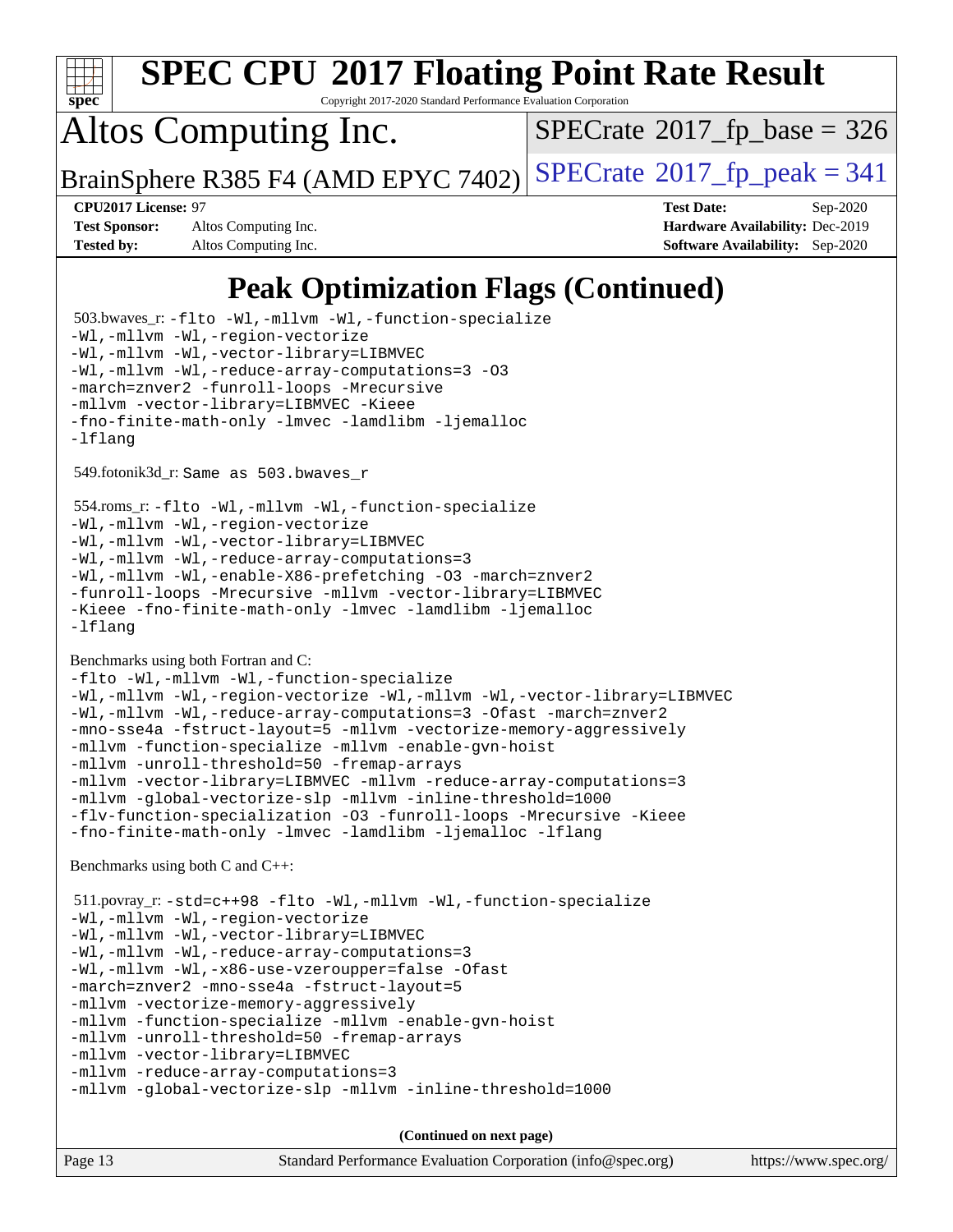